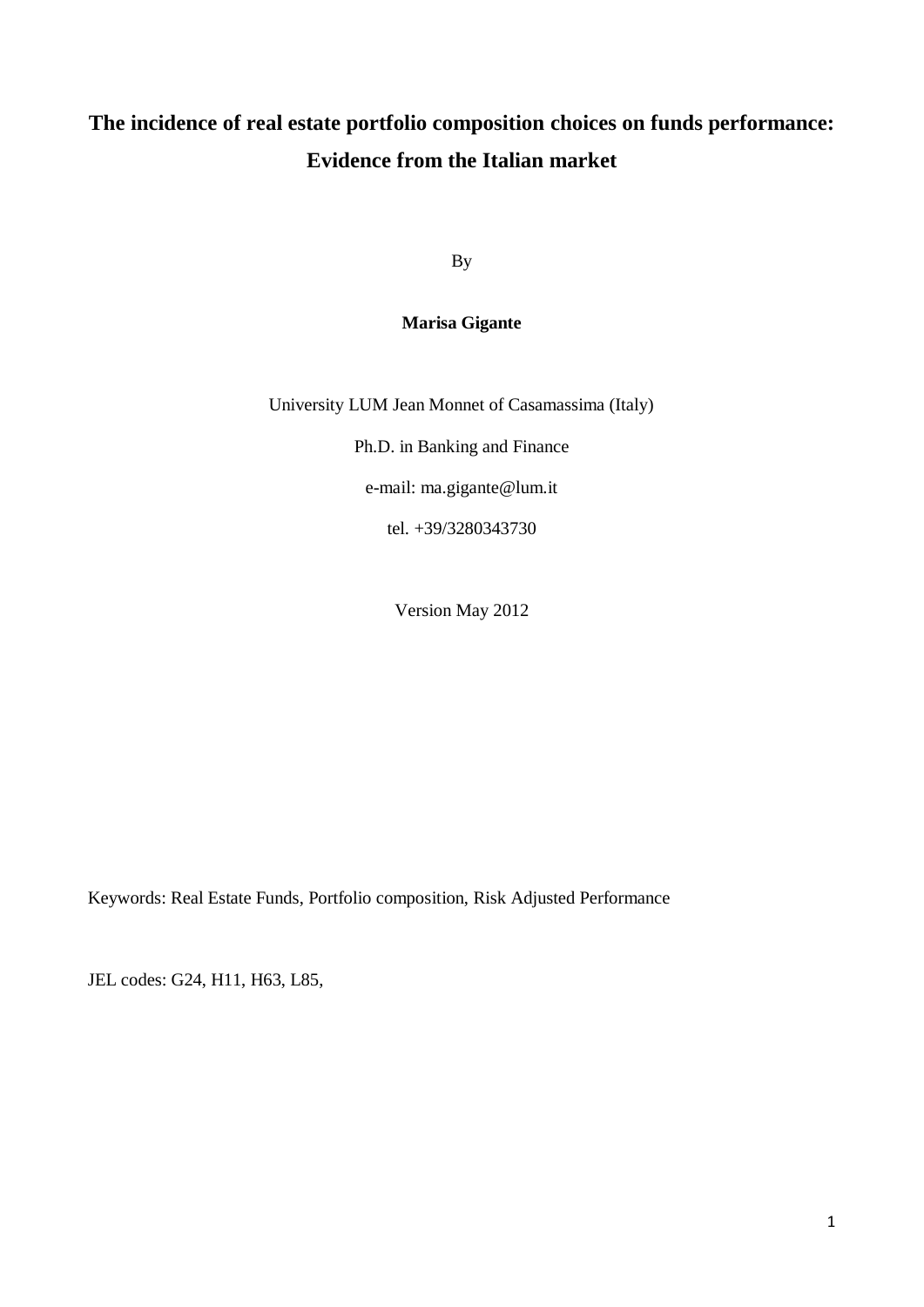#### **Abstract**

In the economic and financial scenario Italian real estate funds industry continues its growth. This paper aims to investigate the investment policies and portfolio composition choices of Italian real estate funds, analyzing the impact on performance measured through the Sharpe ratio.

In literature several studies deal with portfolio composition choices about sectorial and geographical diversification (Lee and Devaney 2007, Gabrielli and Lee 2009, Byrne and Lee 2010) and their impact on real estate funds performance (Gallo et al. 2000, O'Neal and Page 2000, Morri and Erbanni 2008), which is measured with several Risk Adjusted Performance indicators such as Sharpe ratio and Treynor ratio (Scholz and Wilkens 2005, Eling 2008).

Looking at the Italian market, the theme of real estate funds performance has been taken into account from Morri and Lee (2009), Giannotti and Mattarocci (2010).

This paper collocates in these studies, but differs from the existing literature because it focuses only on the patrimonial aspects of funds, leaving out the aspect of income, evaluating the incidence of the components of property and others investments on the fund performance.

The analysis has been carried out on a sample of 20 Italian listed retail funds over the period 2007-2010. By means of a dataset with semiannual data provided by "Report of Scenari Immobiliari", a pooled OLS and fixed effects panel regression were applied.

The results show how real estate portfolio composition choices impact on the fund performance. The Sharpe ratio is influenced by age and fund setup typology. Furthermore, the study shows how the investment in "financial instruments" affects the fund performance.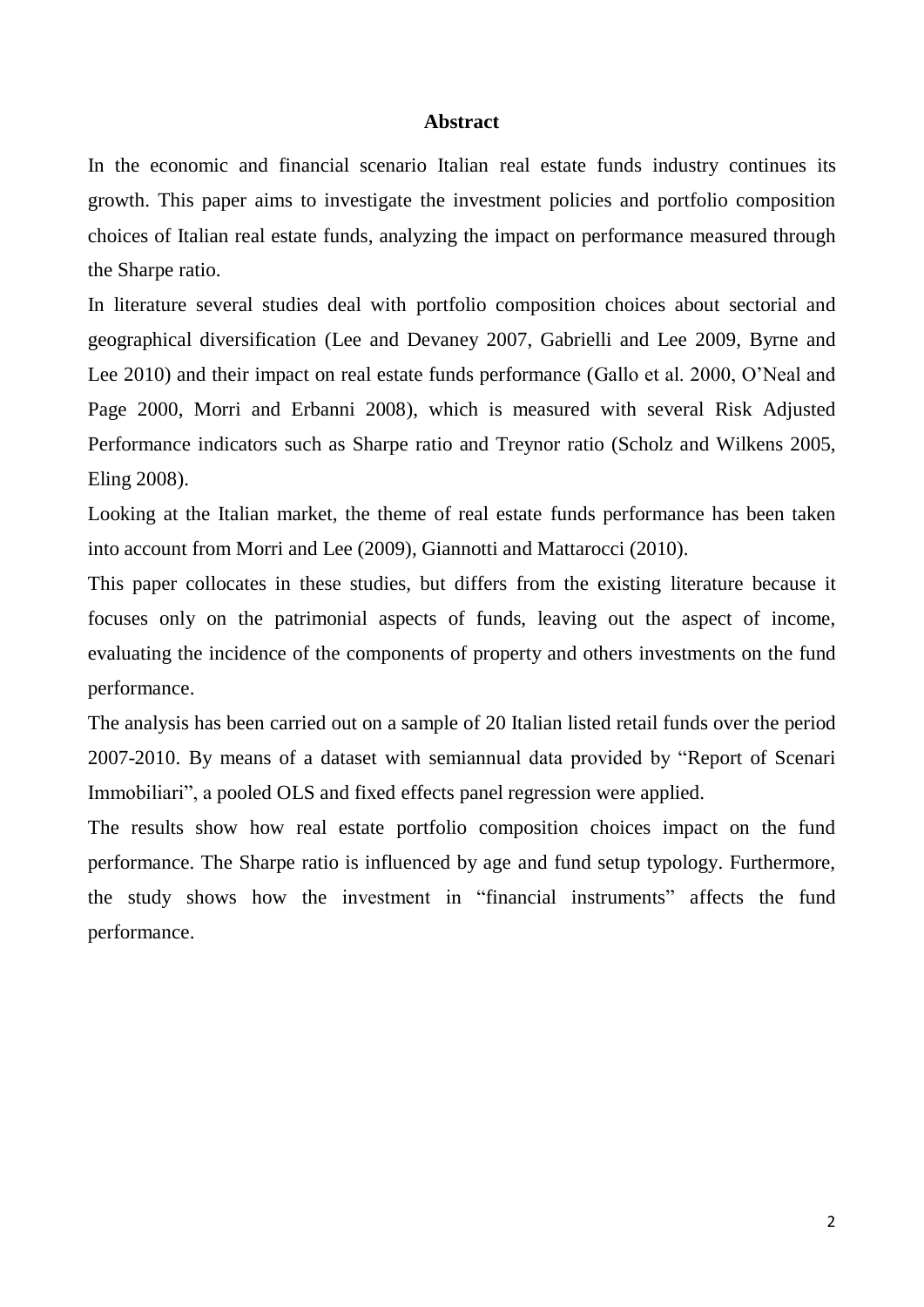# **Index**

| Abstract                                                                         | $\overline{2}$ |
|----------------------------------------------------------------------------------|----------------|
| 1. Introduction                                                                  | $\overline{4}$ |
| 2. Literature review                                                             | 6              |
| 2.1 Real estate portfolio composition choices                                    | 6              |
| 2.2 The impact of real estate portfolio composition choices on funds performance | 10             |
| 3. Empirical Analysis                                                            | 13             |
| 3.1 The Sample                                                                   | 13             |
| 3.2 Methodology                                                                  | 20             |
| 3.3. Results                                                                     | 23             |
| 3.3.1 The impact of real estate portfolio investment and composition choices on  | 23             |
| funds performance                                                                |                |
| 4. Conclusions                                                                   | 29             |
| 4.1 Limits of the model and research perspectives                                | 30             |
| References                                                                       | 31             |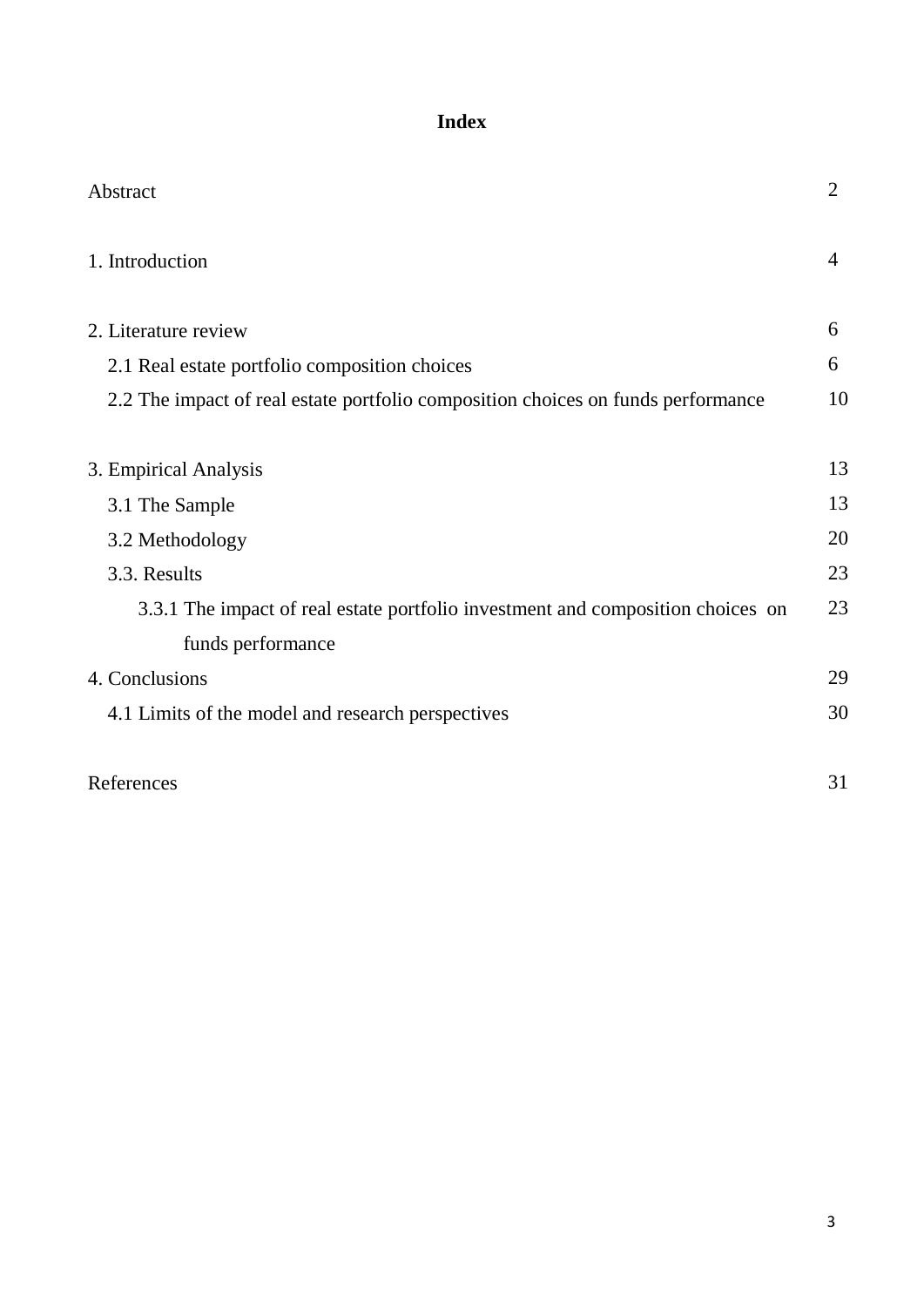### **1. Introduction**

In Italy the criteria for selecting real estate investments are subjects of discussion between practitioners and academics, because the Italian real estate funds have grown considerably in recent years in terms of both asset under management size and of number of funds. In the economic and financial scenario Italian real estate funds industry continues its growth, infact both the asset under management and assets value increased in 2010 of 5.5% and 4.6% annually.

On December 31, 2010 171 operative real estate funds surveyed by Assogestioni/IPD had an asset under management equal to 23.276,7 mln  $\epsilon$ , with an increase of 5.1% compared to June 2010 (+5.5% in one year). Besides, the assets value has increased to 40.074,1 mln  $\epsilon$ , with a growth of 4.8% in 6 months  $(+4.6\%$  in one year).

On December 2010, these funds were composed for 86.5% by reserved funds and for 13.5% by retail funds.

Fund development has been facilitated also by the evolution of the regulatory framework of these vehicles. The asset under management of fund has to be invested in real estate assets for a percentage between 66.67 per cent (prevalent investment) and 100 percent (exclusive investment).

The measure of two thirds is reduced to 51 per cent if at least 20 percent of the total value of the fund is invested in financial instruments representing the securitization operations concerning property, real estate rights or credit guaranteed by mortgage real estate<sup>1</sup>.

This paper aims to investigate the investment policies and portfolio composition choices of Italian real estate funds, analyzing the impact on performance measured by means the Sharpe ratio. The analysis focuses only on the patrimonial aspects of funds leaving out the aspect of income, and by expanding the types of investments considered, it evaluates the incidence of the components of property and other investments on the fund performance.

The research questions are:

- is there a relationship between portfolio composition choices and real estate funds performance?

- does sectorial diversification have a major impact on fund performance than geographical diversification in real estate portfolio composition choices?

1

<sup>&</sup>lt;sup>1</sup> See Giannotti and Mattarocci (2012)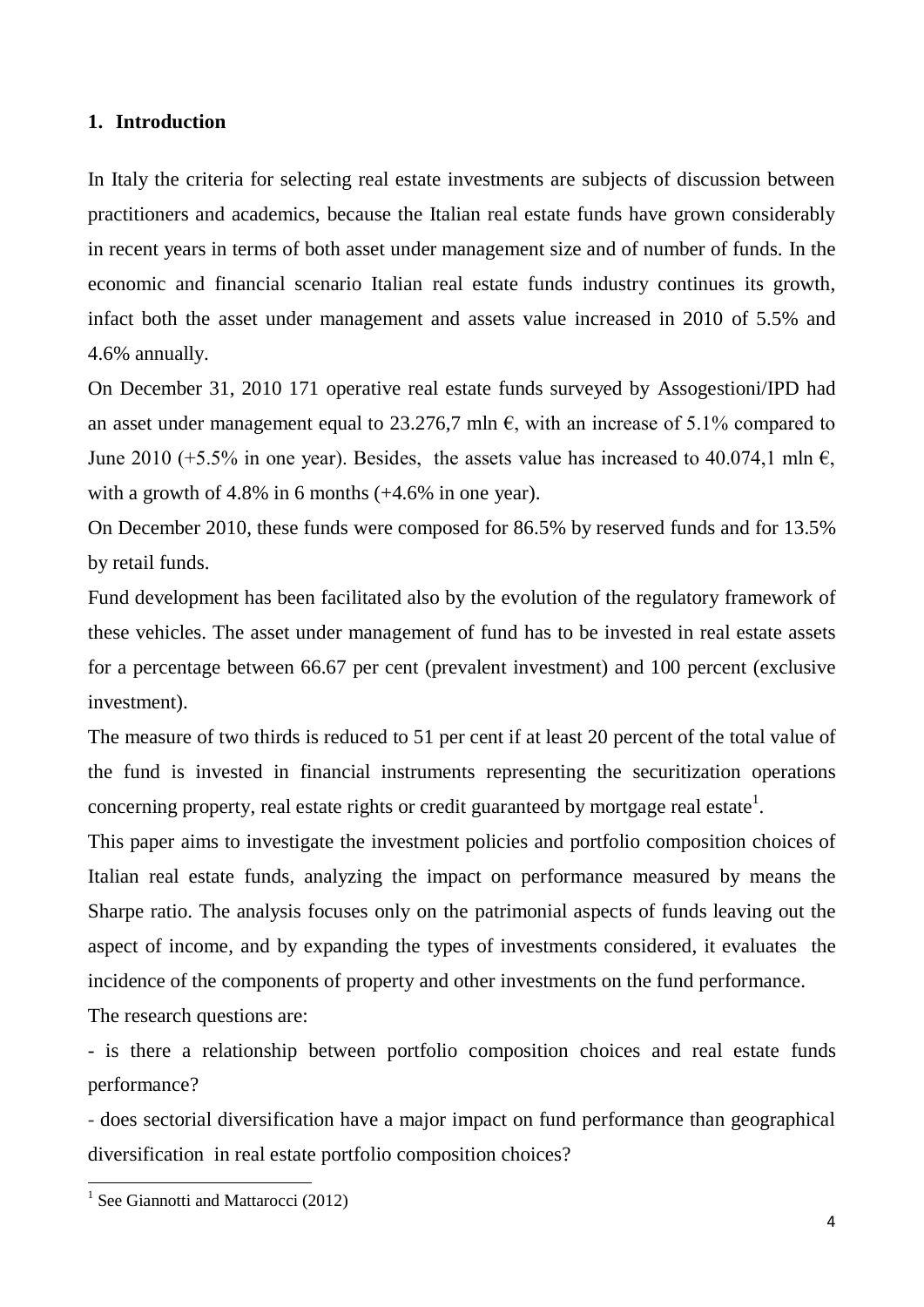-how much the components of residual and prevalent investment contribute to the improvement of fund performance in real estate funds investment policies?

This paper is organized in four sections: literature review about real estate portfolio composition choices (section 2.1), and the impact of real estate portfolio composition choices on funds performance (section 2.2).

The empirical analysis will be illustrated through the sample examined (section 3.1) and the survey methodology (section 3.2). The results of the empirical analysis will be shown in (section 3.3) and the last section summarizes some brief conclusions, the limits of the model and the research perspectives.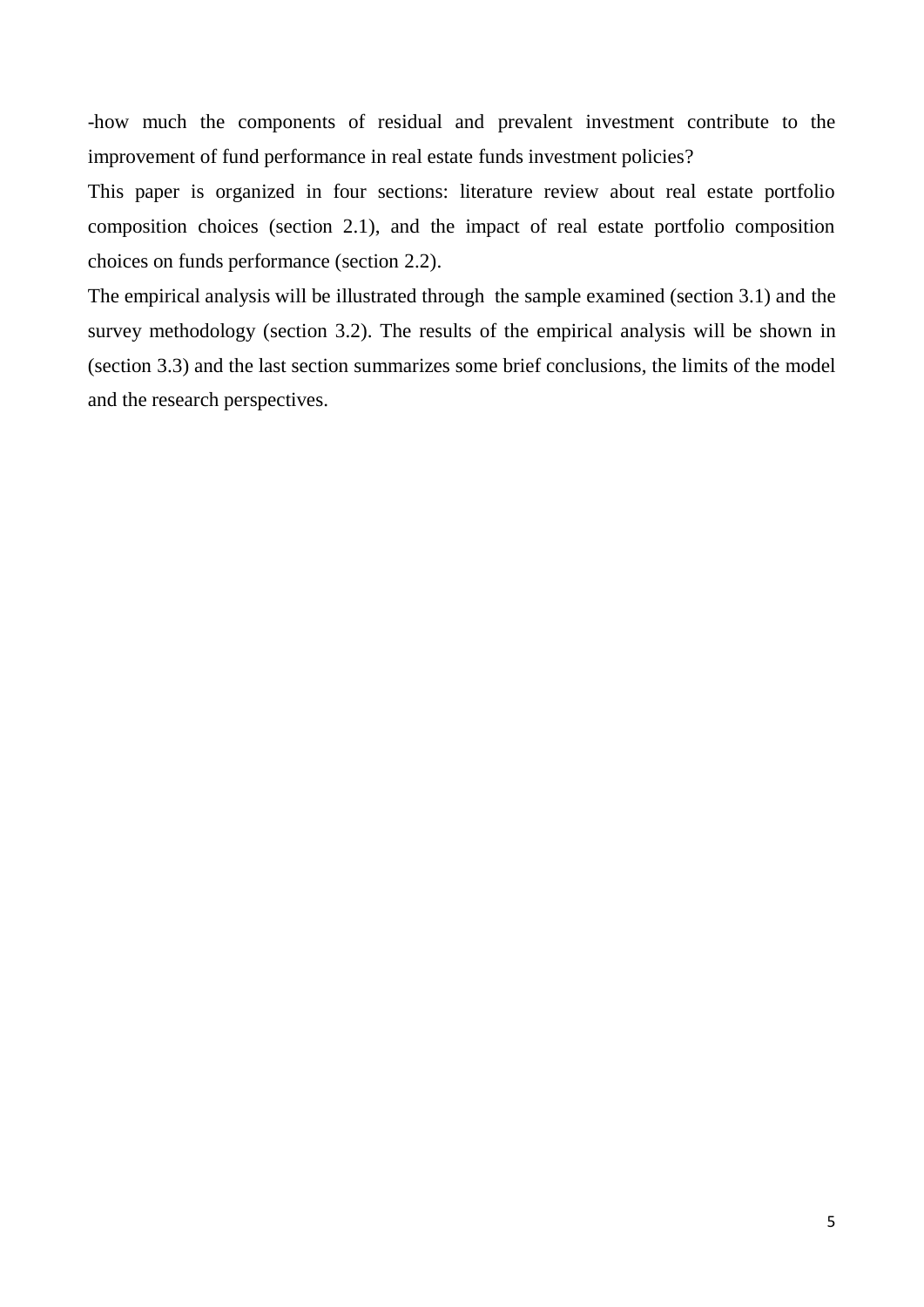#### **2. Literature review**

#### **2.1Real estate portfolio composition choices**

The decision relating to the construction of a portfolio concerns the choice of asset classes to be considered, the quantification of the share of resources to be allocated to each asset class, and the specification of the range within which the allocation may vary over time (Caparrelli and Camerini, 2004).

The selection of a specific real estate asset and the decisions on the share to be allocated to the same asset within a portfolio are made according to the time horizon of investment, the investor's specific risk propensity and the rate of return expected (Cacciamani, 2003).

The profile of the uniqueness of each property and the influence of different variables on the return make it appropriate, in assessing the risk of a real estate portfolio, the use of multidimensional analysis, that consider the risk factors underlying the portfolio's volatility which are typical of a real estate market (Sampagnaro and Porzio, 2007).

The Modern Portfolio Theory (MPT) has been considered as the most technically rational approach to the construction of real estate portfolios in order to identify the best combination of assets to hold (Lee, 1992).

In this approach, the importance of each asset is assessed in terms of its individual risk and return characteristics, as measured by its mean and standard deviation and its portfolio risk, as charaterised by the correlation with other assets. Given these parameters, MPT will find the combination of assets which will offer the highest level of return for each risk level. (Lee and Stevenson, 2005).

The success of a particular diversification strategy depends upon the quality of the estimated correlation between the assets (Lee, 2002), as the lower is the level of correlation between the assets, the greater is the potential portfolio risk reduction and the increase of return.

As far as real estate portfolios are concerned, the conventional approach to define the categories of diversification is to use property type and regional classification (Lee, 2001).

The most common classification adopted in literature provides for the segmentation based on target use in: housing, commercial, industrial and offices (Young, 2000).

Another important element of real estate portfolio diversification is the investment location which allows to distinguish properties in terms of region, size of integration context, a particular location inside the urban area (Cacciamani, 2003).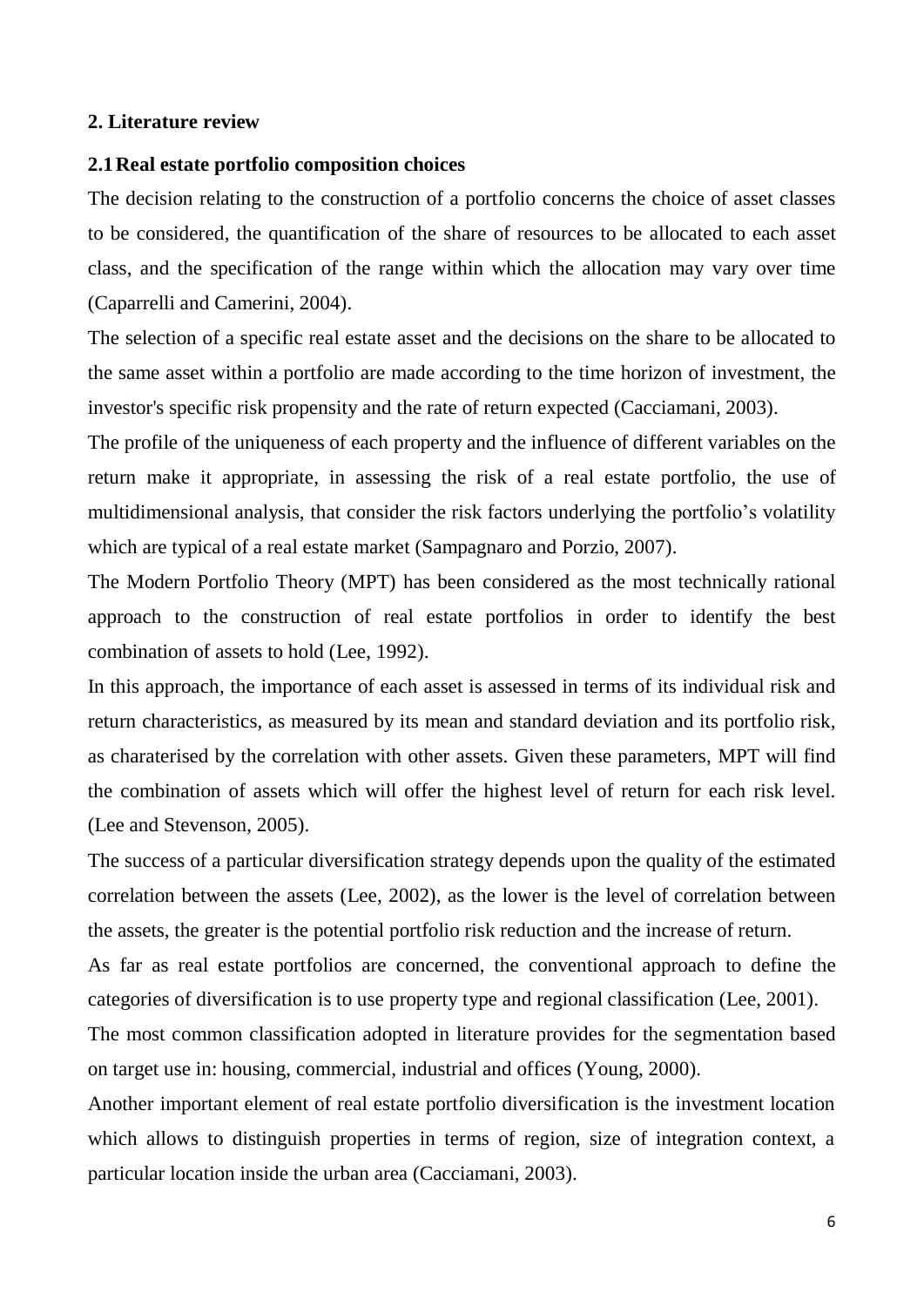A further category of investment is based on the socio-economic characteristics of an area divide the territory into areas with similar economic and financial structuresn that is a real estate diversification within a country which favors certain areas in relation to the dominant economic activity of regions, instead of areas based on a simple administrative division (Malizia and Simons 1991, Mueller 1993)

At an international level, in literature there are several studies dealing with portfolio composition choices based on regional and sectorial diversification. The main approaches adopted in literature are: correlations analysis, the construction of efficient frontiers on the basis of the principles of Modern Portfolio Theory and the cluster analysis techniques.

Among the numerous contributions, Eichholtz et al. (1995) have analyzed data from the USA and UK to determine whether property-type diversification is better than the geographical one, using a set of methods including correlations analysis and mean-variance analysis. The choice of diversification at sectorial or geographical level varies in relation to both the market studied (US and UK), and the type of property considered.

Lee and Byrne (1998) examine the annual returns in the UK in the period 1981-1997 by comparing Mean Absolute Deviation (MAD) efficient frontiers of portfolios diversified across sectors and those arising from geographically diversified portfolios. The results showed that diversification across the property-type dominates those across the regions.

The analysis adds a further comparison between the efficient frontier from portfolio diversification based on a geographical area and those for "economic" areas. The diversification based on the so called "economic" criteria offers more advantages in terms of risk reduction than geographical diversification.

In a later work Byrne and Lee (2010), extending the time horizon, reconsider whether it is more advantageous, in terms of risk reduction, to diversify the portfolio by sector or by geographical area.

Through the use of the Mean Absolute Deviation portfolio approach and the cluster analysis the results show, in line with the previous work, that portfolios based on the sectorial diversification are preferable to those geographically diversified.

The analysis revealed that comparing the performance of the "conventional regional" classification and one based on modern socio-economic criteria, the approach based on functional areas, may provide a greater reduction in terms of risk.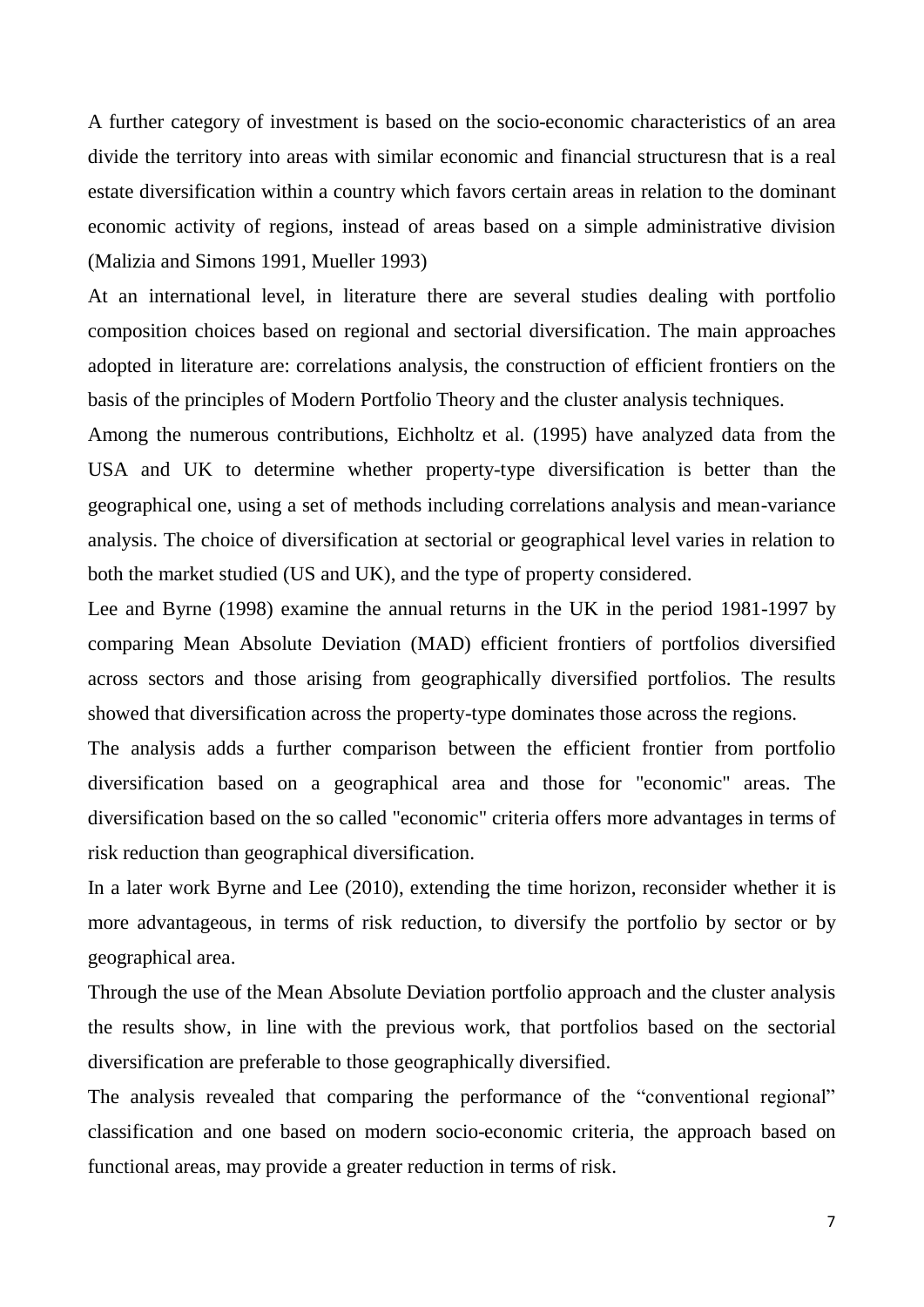Hoesli et al. (1997) consider the cluster analysis as a essentially descriptive and exploratory technique and point out the need to use further tests to assess the benefits derived from sector diversification versus geographical one.

Therefore additional criteria were applied such as:

- the methodology of Heston and Rouwenhorst (HR), useful to distinguish the two "factors" (sector and geographic area) and to quantify the importance of each in determining real estate returns;

-analysis of individual risk of the asset and its impact on the portfolio

As regards the first approach, using the methodology of the dummy variables of Heston and Rouwenhorst (HR) and applying cross-sectional regressions: Fisher and Liang (2000) have proved the impact of the two types factors on the US real estate returns, highlighting how the sectorial diversification is more effective than the diversification by geographical areas as the former provides more benefits than the latter.

Lee (2001) analyzes the UK real estate returns over the period 1981-1995, studying the impact on two diversification categories on property portfolio returns showing the predominance of the property-type over the geographical.

In addition, Lee and Devaney (2007) have examined the influence of sectorial and geographical diversification on commercial real estate performance over the period 1987- 2002. The study makes evident that the sectorial diversification prevails over the geographic area during the majority of the time subject to analysis, in particular during volatile periods of the real estate cycle. Then the diversification conducted at sectorial level is considered the most important aspect in the development of a portfolio strategy.

By extending the framework to include international portfolio diversification strategies, Glascock and Lynne (2007) adds new considerations to the debate on the benefits derived from real estate portfolios diversification across regions or property types .

With particular reference to the Italian market, Gabrielli and Lee (2009) investigated the benefits of regional versus sectorial diversification of property portfolio.

The analysis, which was conducted on 27 Italian cities during the period 1989 to 2007 applying the cross –sectional regressions, revealed that, in a first period, sector and regional factors affected real estate returns in almost equal measure so a diversification strategy based on regions might be as good as a sector based approach. Later on the analysis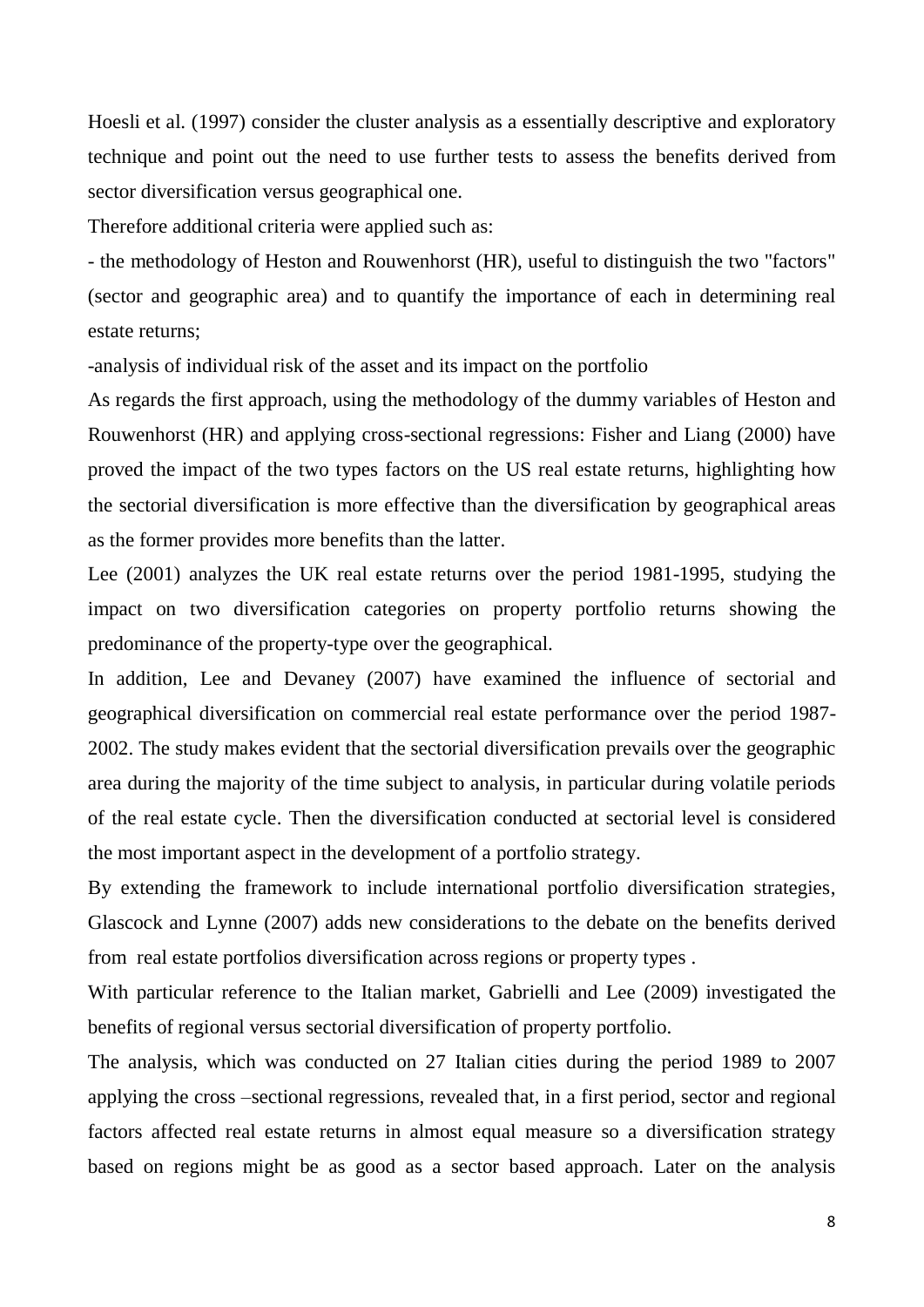revealed that more recently in Italy the sectorial diversification has started to dominate the regional one.

In light of the literature analyzed, it is evident that in a country, property type (sector) dominates the geographical diversification, (Lee and Byrne 1998, Lee 2001, Lee and Devaney 2007) as the former provides greater potential for reducing the risk (Hamelink et al. 2000, Viezer 2000) so the sectorial diversification should be the first level of analysis when developing a portfolio diversification strategy (Fisher and Liang 2000, Lee 2001, Byrne and Lee 2010).

As regard to the second approach, attention was focused on individual risk of the asset in order to examine the real benefits of diversification.

At a national level, literature was enriched by the contributions investigating this phenomenon by classifying the main risk factors which characterize real estate investment in tenant, exogenous, endogenous (Cacciamani, 2003) and financial, and focusing the attention on the study of risk profiles and their influence on the risk of individual investment and / or the overall portfolio (Mattarocci and Giannotti, 2006).

Through the analysis of the efficient frontier of a portfolio of investment properties, Mattarocci and Giannotti (2008), propose a model for the investments selection based on the major risk profiles of assets and a model for the construction of an efficient real estate portfolio. The results show that an ex-ante study of risk profiles can help identifying the best investment opportunities.

In a subsequent work Mattarocci and Giannotti (2009) in assessing the exposure to risk for a real estate portfolio, studied the impact of specific risk factors with respect to portfolio risk, by applying a panel model that explains risk measures on the basis of the same characteristics of the investments and the portfolio. The study showed that the construction choices of the portfolio impact strongly on the variability of the results of real estate funds. Finally Porzio and Sampagnaro (2007) examine the degree of diversification of a portfolio generated by the inclusion of a share of real estate. The results demonstrate that the inclusion of one or more real estate asset classes characterized by a good risk-return ratio

and a lower correlation with other asset classes, determines a rise and a shift to the left of the efficient frontier.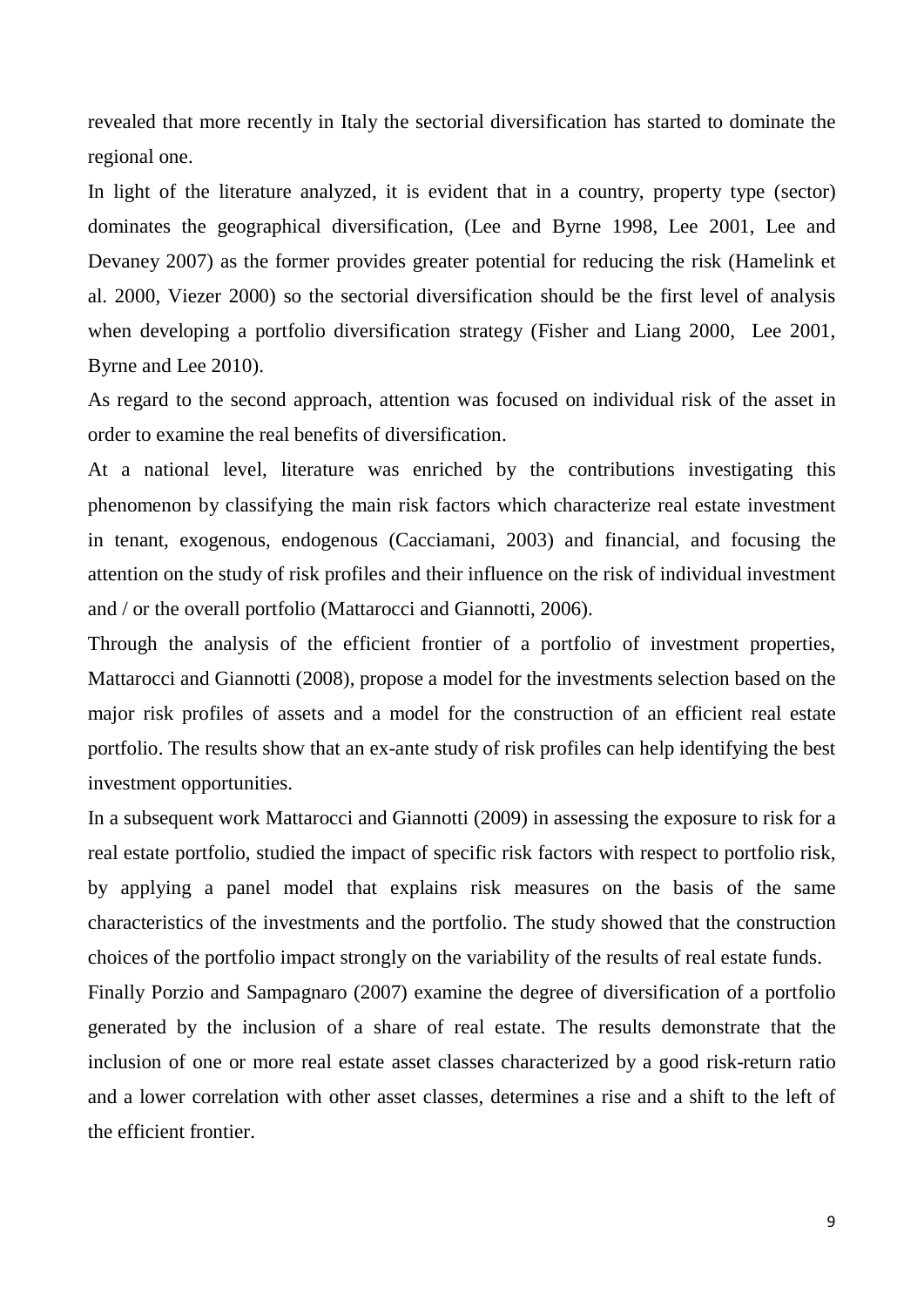This leads to identify the best investment opportunities at equal of risk, higlighting a benefit in terms of the overall risk reduction of the portfolio.

### **2.2 The impact of real estate portfolio composition choices on funds performance**

The theme of mutual fund performance has been widely dealt with at both International and European levels, regarding the latter, in particular some works have focused on a comparative study across countries among which Otten and Bams (2002) is investing on funds performance in France, Germany, Italy, Netherlands and United Kingdom, while others have focused on individual countries<sup>2</sup> (Brown and Goetzman (1995), Chen and Knez (1996), Carhart (1997), Blake and Timmermann (1998), Indro et al. (1999), Kothari and Warner (2001), Chen et al. (2004).

With particular reference to real estate, several studies have focused on various performance measures comparing them, others have focused on the impact of the "characteristics" of real estate funds on performance.

The literature on performance assessment has been enhanced by a wide range of indicators whose purpose is to provide for a data of performance filtered by the risk component.

In the asset management industry, the Risk Adjusted Performance (RAP) measures are the best known instruments used in order to synthesize the profile of risk/return of an investment (Cucurachi, 1999).

The literature concerning the risk-adjusted performance measurement of this type of investments is based mainly on the standard mean-variance approach (Young and Graff, 1995). Most asset allocation analyses use this approach in analyzing the trade-off between risk and return (Leland 1999; Sharpe 2007).

Among traditional RAP measures, the most widely known indicator to explain real estate funds perfromance is the Sharpe ratio, which measures the relationship between the risk premium and the standard deviation of the returns generated by the fund, the portfolio, or the asset being measured (Sharpe, 1966).

The study of these performance indicators is fundamental, and it is used in many works: literature offers several empirical analysis concerning the comparison of performance measures, in particular among the Sharpe ratio and other alternative measures.

1

 $2^2$  For a exhaustive review see Otten and Bams (2002)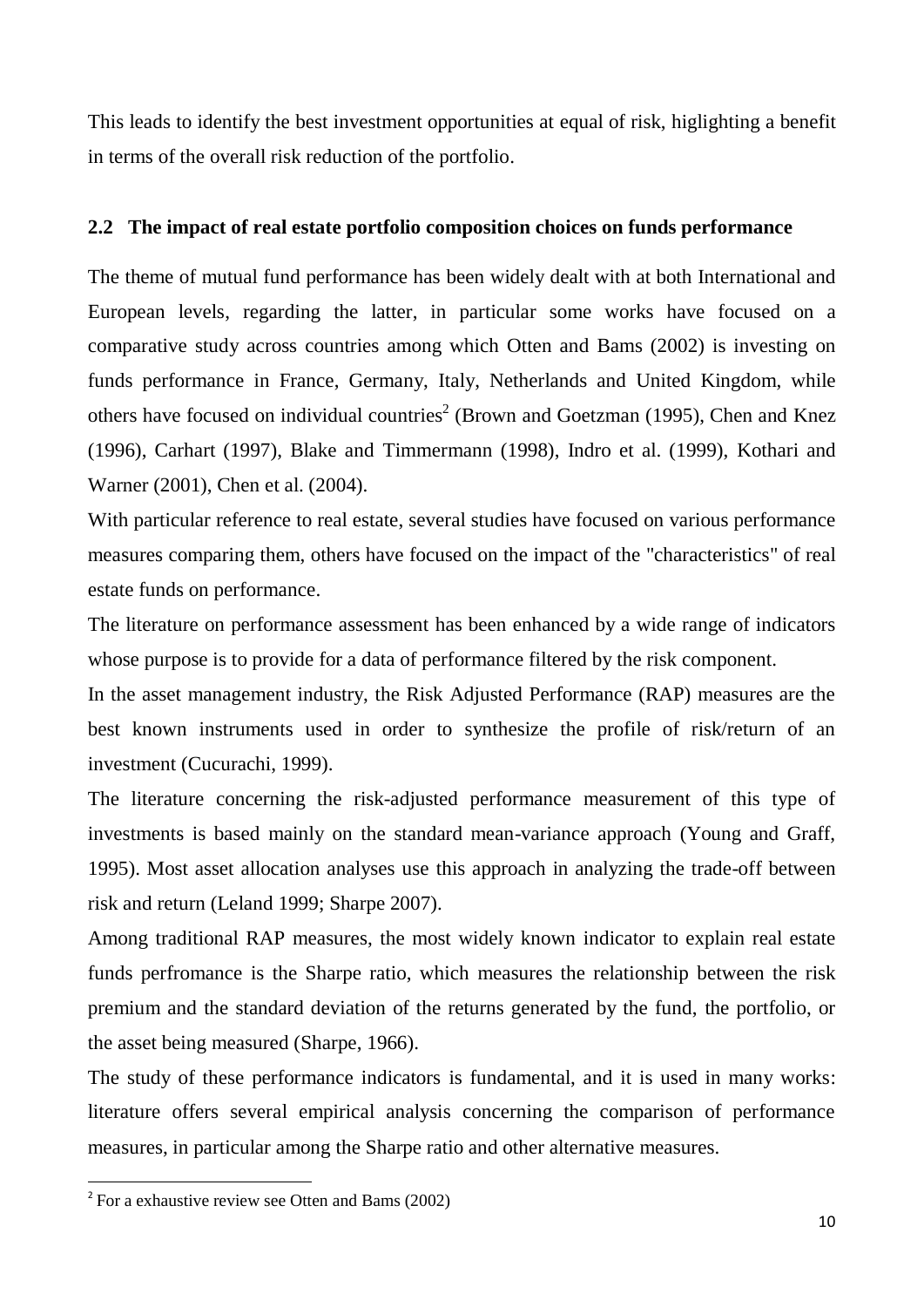Scholz and Wilkens (2005) present a system of basic risk-adjusted performance measures in order to understand the key differences between these performance measures and to clarify the links between them. The comparison between RAP measures based on total risk (Sharpe ratio and the total risk Alpha ) and RAP measures based on market risk (Treynor ratio and Jensen Alpha) shows that the appropriate risk measure to base the performance measurement on depends on the portfolio subject to be examined.

Several studies in literature show the goodness of these measures in order to select the best investment opportunities (Plantinga and de Groot, 2001, Giannotti and Mattarocci, 2010 ) and they are widely used to rank real estate mutual funds.

In fact Eling (2008) conducted an analysis on a dataset of 38.954 investment funds invested in seven asset classes over the period 1996–2005, studying whether alternative performance measures lead to different rankings than using the Sharpe ratio, and comparing the results.

The study made evident that performance measures such as Omega, Sortino ratio, Kappa, upside potential ratio, and other indexes, do not lead to significant changes in the ranking of investment funds compared to those obtained using the Sharpe ratio. These results show that, as in the case of hedge funds, the Sharpe ratio is adequate for analyzing funds invested in other asset classes.

With reference to the Italian market, Giannotti and Mattarocci (2010) conducted a study on Italian property funds performance over the period 1999-2009. The paper compares the ranking based on Sharpe ratio with that achieved using different RAP measures constructed using different risk measures.

The results show that the rankings obtained are not strictly correlated and that the measures not assuming the normality of returns identify rankings with a higher degree of stability over time.

At an International and European level a number of works in literature have focused on the relations between the "characteristics" of real estate funds, real estate investment of trusts (REITs) and real estate mutual funds (REMFs) and their performance.

The following studies show that performance is influenced by variables related to the portfolio composition and investment choices but also, the ability of managers can give a significant added value in achieving results.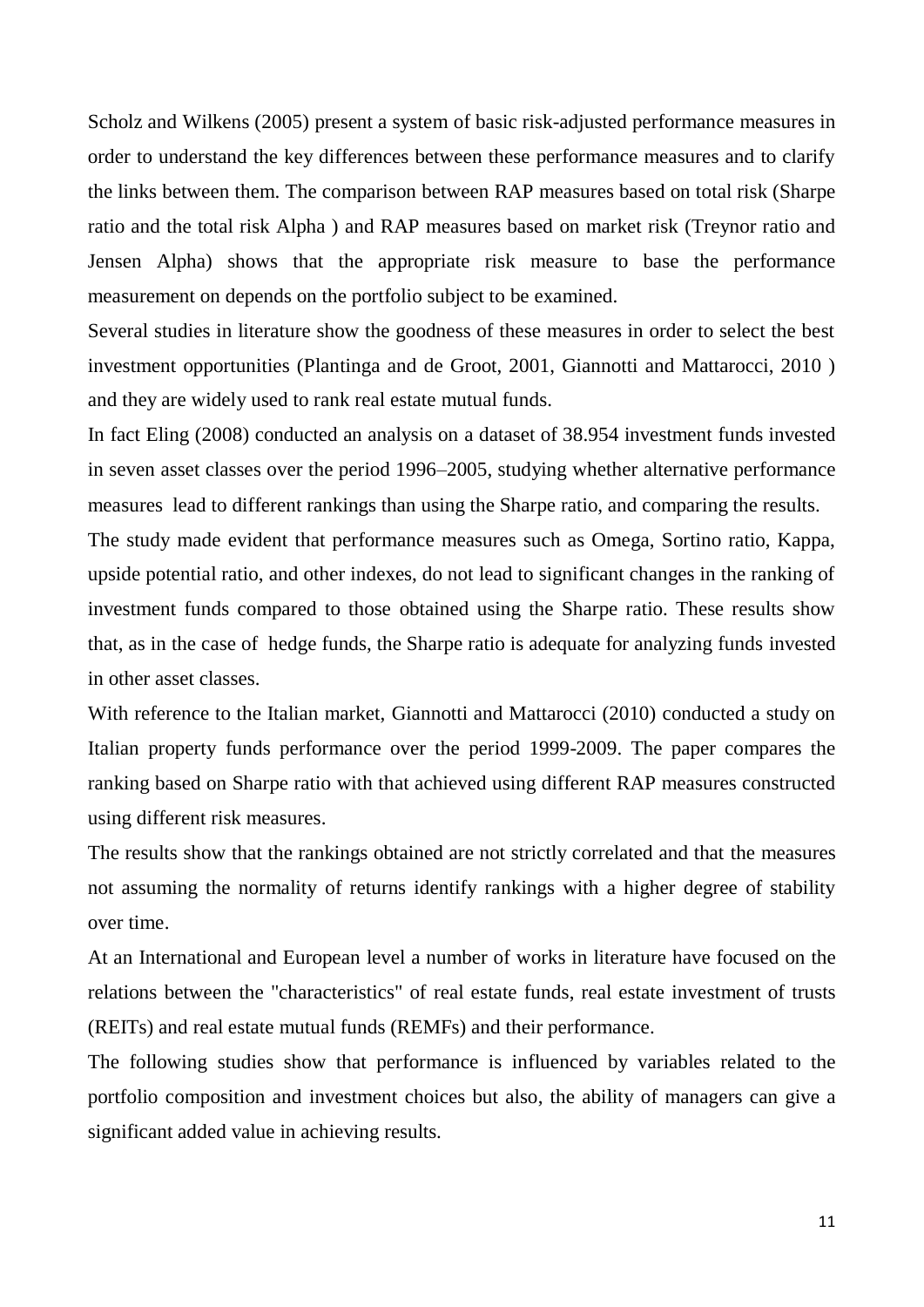O'Neal and Page (2000) examined the relationships between the "abnormal performance" REMFs and characteristics of these funds, by using a cross-sectional regression.

Among the characteristcs of REMFs they paid particular attention on the size, the cost, the turnover and age of funds. The results show that the cost impacts positively on the performance and the high turnover is associated with high "abnormal performance". Age is negatively related to performance, suggesting that younger funds achieve better results while there is no relationship between fund size and abnormal performance.

The study conducted by Gallo et al. (2000) on the performance of REMFs in the period 1991-1997, emphasizes the importance of asset allocation in the pursuit of performance and shows that higher fund performance is attributable to fund managers' decisions.

The impact of real estate portfolio composition choices on funds performance has been studied at a national level by Morri and Erbanni (2008), who investigated on the relationships between composition choices and fund performance, analyzing risk and return profiles of an American REITs sample, calculating Sharpe and Treynor ratios. The analysis revealed the convenience for a financial investor to select a plurality of specialized property portfolios and to benefit from specific skills of several funds manager, and that more concentrated REITs have better returns, especially when focusing on property-types rather than on geographical areas.

Looking at the Italian market Morri and Lee (2009) have focused their attention on Italian retail funds performance, identifying and analyzing funds characteristics. By estimating the relationship between Sharpe ratio and funds characteristics using ordinary least squares regressions, the research highlighted that active property management, fund setup typology and Herfindahl Index for property typologies have a significant influence on the riskadjusted performance.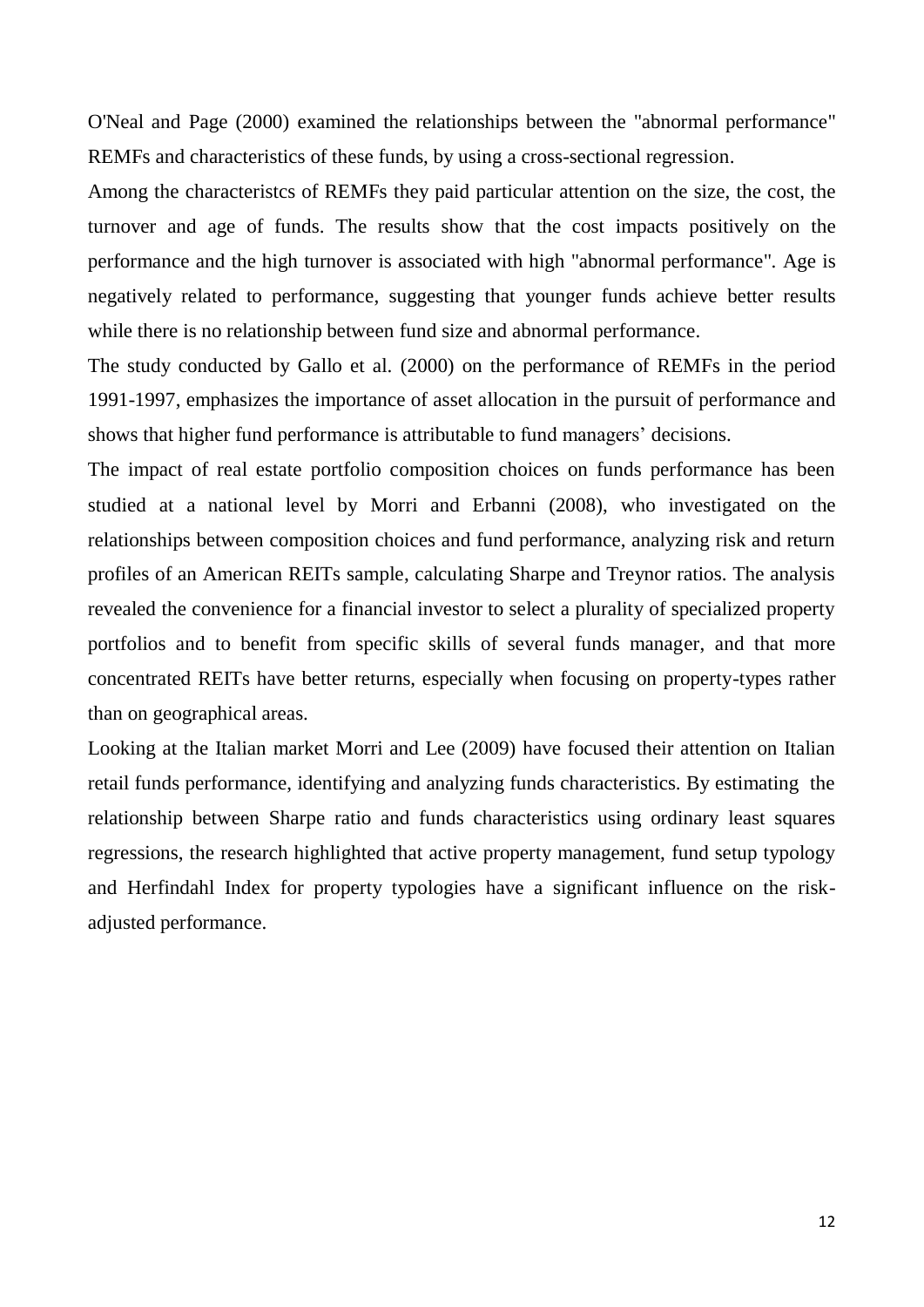## **3. Empirical Analysis**

### **3.1 The Sample**

The analysis has been conducted on a sample of 20 Italian listed retail funds, over the period 2007-2010; in particular this paper uses of half-yearly data.

The choice of a time span of 4 years was influenced by the unavailability of detailed data before 2007.

The significance of the sample on the horizon of observation is of 82,16% of the Italian retail funds on December 31, 2010 (Assogestioni, 2010)

The sample was built using the, annual and half-yearly data provided by "Report of Scenari Immobiliari" which provided information in detail on the geographical and sectorial distribution of property, as well as financial reports of retail funds, in order to identify what are the typologies of investment in which the fund invests its asset under management.

In the sample, real estate funds were classified in terms of :

- fund setup typology: blind pool funds and seeded funds

- the modality of distribution of proceeds to underwriters: income distribution and income accumulation funds, mixed. The sample is composed as follows:

|                         |                                   |              | <b>FUND SETUP TYPOLOGY</b> |                     | <b>MODE OF PROCEEDS DISTRIBUTION</b> |            |
|-------------------------|-----------------------------------|--------------|----------------------------|---------------------|--------------------------------------|------------|
|                         |                                   | <b>BLIND</b> | <b>SEEDED</b>              |                     |                                      |            |
| <b>SGR</b>              | <b>FUNDS</b>                      | <b>POOL</b>  | <b>FUND</b>                | <b>DISTRIBUTION</b> | <b>ACCUMULATION</b>                  | <b>MIX</b> |
| Aedes Bpm Real Estate   | Investietico                      | <b>RP</b>    |                            | D                   |                                      |            |
| <b>BeniStabili</b>      | Immobilium 2001                   | <b>BP</b>    |                            |                     |                                      | м          |
| <b>BeniStabili</b>      | Invest Real security (IRS)        | <b>BP</b>    |                            | D                   |                                      |            |
| <b>BeniStabili</b>      | Securfondo                        | <b>RP</b>    |                            |                     |                                      | м          |
| <b>BNL</b>              | <b>BNL Portafolio Immobiliare</b> | <b>BP</b>    |                            | D                   |                                      |            |
| <b>BNL</b>              | Estense grande distribuzione      | <b>BP</b>    |                            | D                   |                                      |            |
| Caam Re Italia          | Caam RE Europa                    | <b>RP</b>    |                            | D                   |                                      |            |
| Caam Re Italia          | Caam Re Italia                    | <b>BP</b>    |                            | D                   |                                      |            |
| <b>Fimit Sgr</b>        | Fondo Alpha                       |              | PB                         |                     |                                      | м          |
| <b>Fimit Sgr</b>        | <b>Eondo Beta</b>                 |              | PB                         |                     |                                      | м          |
| <b>First Atlantic</b>   | Atlantic1                         |              | <b>PR</b>                  | D                   |                                      |            |
| <b>First Atlantic</b>   | Atlantic <sub>2</sub>             |              | <b>PR</b>                  | D                   |                                      |            |
| Investire Immobiliare   | Obelisco                          | <b>RP</b>    |                            | D                   |                                      |            |
| Torre                   | UniCredito Immobiliare Uno        | <b>RP</b>    |                            | D                   |                                      |            |
| <b>Pirelli</b>          | Olinda Fondo Shop                 |              | <b>PR</b>                  | D                   |                                      |            |
| Pirelli                 | <b>Tecla Fondo Uffici</b>         |              | <b>PR</b>                  | D                   |                                      |            |
| Polis Fondi Immobiliari | Polis                             | <b>RP</b>    |                            |                     | А                                    |            |
| Rreef Fondimmobiliari   | Piramide Globale                  | <b>RP</b>    |                            |                     | A                                    |            |
| Rreef Fondimmobiliari   | Valore Immobiliare Globale        | <b>RP</b>    |                            | D                   |                                      |            |
| Sorgente                | Caravaggio                        | <b>BP</b>    |                            |                     |                                      | м          |
|                         |                                   |              |                            |                     |                                      |            |

Source: Assogestioni data processed by the author

To conduct the analysis the attention is focused, as previously mentioned, on fund setup typology: blind pool funds and seeded funds, in order to find significant differences and analogies in terms of investment and of composition choices.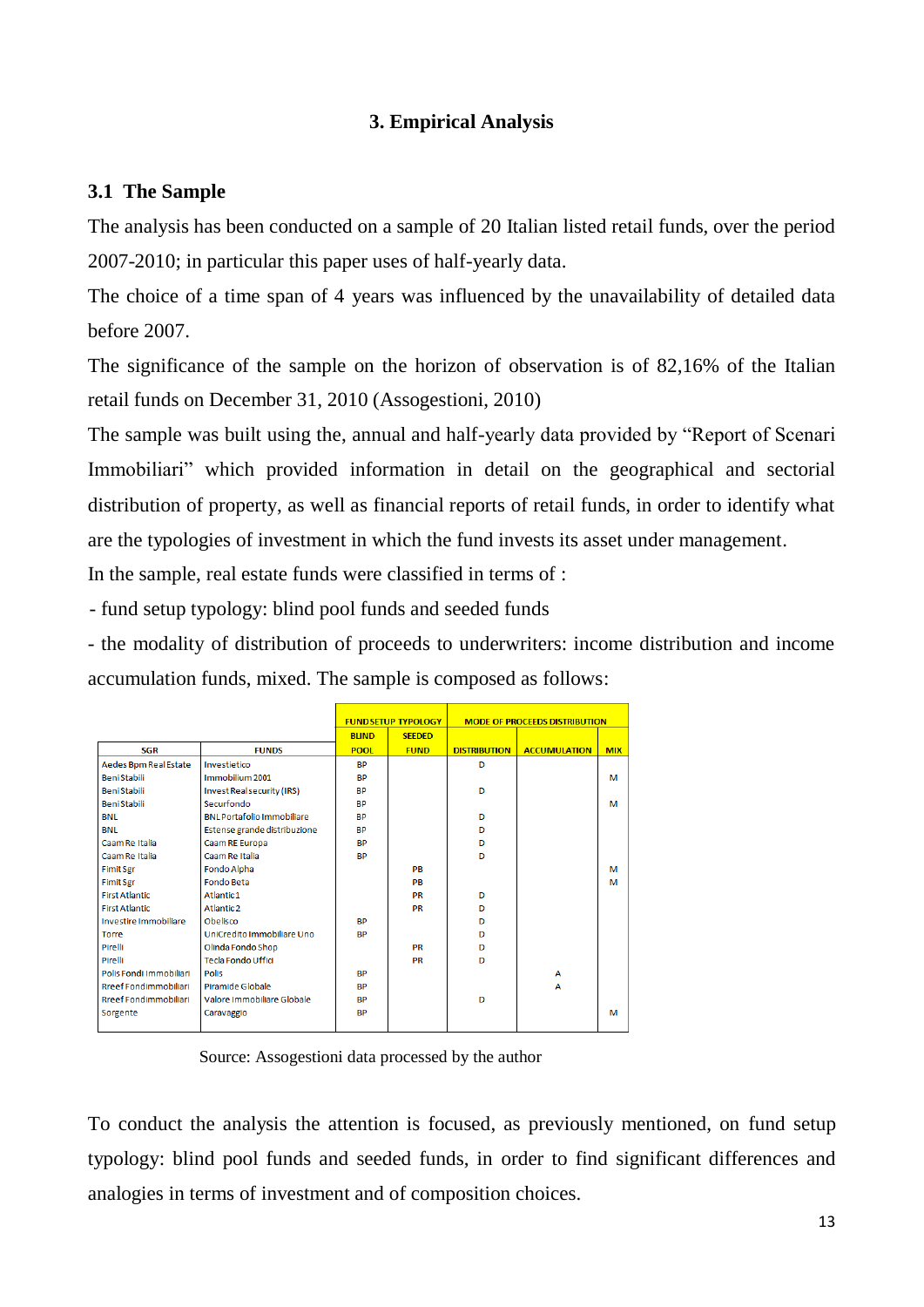With regard to *prevalent investment* represented by investment in properties and property rights, blind pool funds have a lower average share of properties in the portfolio (80%) than seeded funds (89%) which have a market share above 94% of total assets (Table 1).

## **Table 1- Investment in properties and property rights of blind pool and seeded funds (time horizon 2007-2010)**

| <b>IDR</b>                        |       |       |       | 30/06/2007 31/12/2007 30/06/2008 31/12/2008 30/06/2009 31/12/2009 30/06/2010 31/12/2010 |       |       |       |              |
|-----------------------------------|-------|-------|-------|-----------------------------------------------------------------------------------------|-------|-------|-------|--------------|
| Investietico                      | 89,01 | 89,43 | 94,51 | 94,75                                                                                   | 95,00 | 93,03 | 96,02 | 93,93        |
| Immobilium 2001                   | 85,52 | 63,59 | 83,35 | 82,71                                                                                   | 84,26 | 83,79 | 85,27 | 73,76        |
| <b>Invest Real security (IRS)</b> | 84,84 | 87,22 | 98,46 | 96,24                                                                                   | 98,28 | 96,47 | 89,76 | 92,35        |
| Securfondo                        | 82,86 | 78,77 | 77,55 | 83,99                                                                                   | 87,40 | 81,80 | 77,57 | 78,02        |
| <b>BNL Portafolio Immobiliare</b> | 79,16 | 74,31 | 75,42 | 74,48                                                                                   | 74,59 | 68,73 | 70,88 | 68,81        |
| Estense grande distribuzione      | 94,28 | 94,24 | 96,65 | 95,13                                                                                   | 96,64 | 95,79 | 96,75 | 95,96        |
| Caam Re Europa                    | 33,04 | 34,65 | 36,90 | 41,35                                                                                   | 37,97 | 37,69 | 36,14 | 36,11        |
| Caam Re Italia                    | 88,07 | 87,34 | 78,08 | 83,90                                                                                   | 81,54 | 89,78 | 90,57 | 89,47        |
| Obelisco                          | 88,79 | 87,53 | 90,96 | 91,39                                                                                   | 85,18 | 88,63 | 90,26 | 91,05        |
| UniCredito Immobiliare Uno        | 78,42 | 74,00 | 74,00 | 73,97                                                                                   | 74,62 | 71,06 | 70,2  | 68,25        |
| <b>Polis</b>                      | 77,56 | 86,54 | 79,45 | 87,9                                                                                    | 90,89 | 89,40 | 86,20 | 96,1         |
| Piramide Globale                  | 72,33 | 75,20 | 50,91 | 75,63                                                                                   | 84,93 | 83,17 | 81,72 | $\mathbf{0}$ |
| Valore Immobiliare Globale        | 93,28 | 92,03 | 96,73 | 91,97                                                                                   | 91,04 | 93,81 | 79,60 | 72,34        |
| Caravaggio                        | 79,83 | 81,22 | 82,3  | 83,37                                                                                   | 84,22 | 85,77 | 86,09 | 86,39        |
| <b>MEAN BPF</b>                   | 80,50 | 79,01 | 79,66 | 82,63                                                                                   | 83,33 | 82,78 | 81,22 | 74,47        |
| Fondo Alpha                       | 94,13 | 90,79 | 89,59 | 90,95                                                                                   | 90,22 | 88,49 | 86,12 | 87,86        |
| <b>Fondo Beta</b>                 | 80,36 | 71,88 | 45,98 | 64,68                                                                                   | 76,62 | 78,49 | 80,05 | 72,79        |
| Atlantic 1                        | 96,52 | 96,86 | 96,64 | 96,70                                                                                   | 96,48 | 95,52 | 95,57 | 92,85        |
| <b>Atlantic 2</b>                 | 94,63 | 98,14 | 98,89 | 88,63                                                                                   | 97,18 | 91,21 | 95,94 | 94,7         |
| Olinda Fondo Shop                 | 80,29 | 91,82 | 91,55 | 93,66                                                                                   | 92,58 | 87,50 | 83,95 | 88,73        |
| Tecla Fondo Uffici                | 92,32 | 93,03 | 93,59 | 97,55                                                                                   | 97,58 | 96,43 | 96,85 | 87,38        |
| <b>MEAN SF</b>                    | 89,71 | 90,42 | 86,04 | 88,70                                                                                   | 91,78 | 89,61 | 89,75 | 87,39        |

Source: Scenari Immobiliari data processed by the author

Retail funds are specialized both at sectorial and geographical levels. With reference to target use, most retail funds invest mainly in properties used for "office" and "commercial", while funds investing in other categories (nursing homes, hospitality, logistic, residential, other and industrial ) do not exceed 6%.

In the office sector the seeded funds carry the highest investment, while in the commercial sector a reverse trend is quite evident.

In the nursing homes compartment, seeded funds present no investments, while they increase their investments in the hospitality during the period 2007-2009 until they reach 9.68%, compared to the blind pool funds reducing their investment in the same sector.

In residential, the investment is slightly higher for the blind pool funds which show a share of assets invested in "Other" and "Industrial" only at the end of 2010 (Table 2).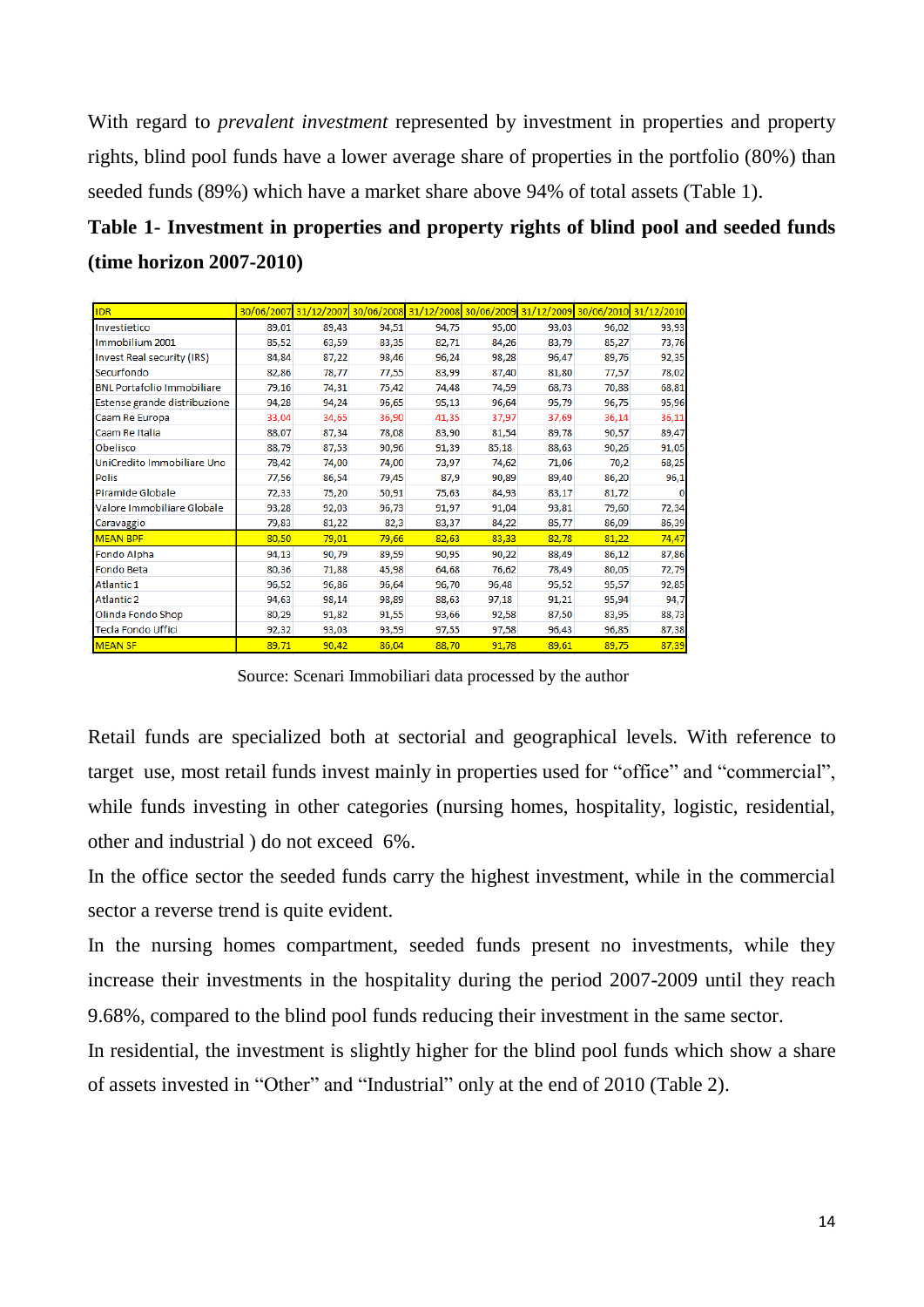|                      |            | 06/30/2007 | 12/31/2007 |       |       | 06/30/2008 12/31/2008 06/30/2009 | 12/31/2009 | 06/30/2010 12/31/2010 |       |
|----------------------|------------|------------|------------|-------|-------|----------------------------------|------------|-----------------------|-------|
| <b>OFFICE</b>        | BPF        | 35,79      | 33,74      | 31,37 | 33,76 | 34,45                            | 37,5       | 40,47                 | 35,35 |
|                      | <b>SF</b>  | 64,1       | 62,47      | 61,75 | 62,87 | 61,73                            | 56,94      | 58,07                 | 57,96 |
| <b>COMMERCIAL</b>    | <b>BPF</b> | 35,01      | 37,37      | 39,97 | 39,47 | 39,1                             | 37,92      | 30,61                 | 30,79 |
|                      | <b>SF</b>  | 18,95      | 19,06      | 19,3  | 21,3  | 19,12                            | 20,99      | 20,42                 | 23,09 |
| <b>MIXED</b>         | <b>BPF</b> | 10,98      | 9,72       | 7,68  | 9,9   | 10,3                             | 10,09      | 8,65                  | 0     |
|                      | <b>SF</b>  | 8,1        | 8,18       | 8,34  | 6,12  | 6,8                              | 7,12       | 7,26                  | 4,84  |
| <b>NURSING HOMES</b> | <b>BPF</b> | 6,08       | 5,36       | 9,31  | 6,1   | 6,05                             | 5,79       | 2,99                  | 1,75  |
|                      | <b>SF</b>  | 0          | 0          | 0     | 0     | 0                                | 0          | $\Omega$              |       |
| <b>HOSPITALITY</b>   | <b>BPF</b> | 5,05       | 6,13       | 4,33  | 3,02  | 3,15                             | 2,84       | 2,13                  | o     |
|                      | <b>SF</b>  | 2,63       | 3          | 4,12  | 4,75  | 4,82                             | 9,68       | 4,47                  | 0,86  |
| <b>LOGISTIC</b>      | <b>BPF</b> | 5,13       | 5,72       | 5,41  | 6,03  | 4,91                             | 5,12       | 7,3                   | 2,15  |
|                      | <b>SF</b>  | 1,78       | 1,72       | 1,67  | 1,57  | 1,42                             | 1,44       | 1,48                  | 4,67  |
| <b>RESIDENTIAL</b>   | <b>BPF</b> | 1,92       | 1,92       | 1,9   | 1,91  | 1,99                             | 1,94       | 6,93                  | 8,28  |
|                      | <b>SF</b>  | 1,57       | 2,63       | 1,67  | 0,01  | 2,84                             | 0,01       | o                     | 1,67  |
| <b>OTHER</b>         | <b>BPF</b> | o          | 0          | 0     | 0     | 0                                | o          | O                     | 3,02  |
|                      | <b>SF</b>  | 2,3        | 2,31       | 2,3   | 2,71  | 2,62                             | 3,12       | 7,55                  |       |
| <b>INDUSTRIAL</b>    | BPF        | o          | o          | 0     | 0     | 0                                | o          | 0                     | 11,48 |
|                      | <b>SF</b>  | 0,59       | 0,64       | 0,86  | 0,69  | 0,67                             | 0,72       | 0,72                  | 6,88  |

**Table 2- Average Asset allocation for property typologies of blind pool and seeded funds (time horizon 2007-2010)**

Source: Scenari Immobiliari data processed by the author

With regard to asset allocation for property locations for macro-area it has been noted how funds are specialized, as they invest primarily in Northwest and Central areas rather than in the South and in the Islands.

**Table 3- Average Asset allocation for property locations (macro-area) of retail funds (time horizon 2007-2010)**

|                   |       | 06/30/2007 12/31/2007 06/30/2008 12/31/2008 06/30/2009 12/31/2009 06/30/2010 12/31/2010 |       |       |       |       |       |       |
|-------------------|-------|-----------------------------------------------------------------------------------------|-------|-------|-------|-------|-------|-------|
| <b>NORTH WEST</b> | 44,62 | 43,3                                                                                    | 47,01 | 48,14 | 48    | 47,56 | 48,25 | 43,72 |
| <b>NORTH EAST</b> | 13,86 | 14,06                                                                                   | 14    | 13,83 | 13,75 | 13,29 | 13,46 | 13,82 |
| <b>CENTRE</b>     | 33,38 | 33,7                                                                                    | 28,85 | 28,03 | 27,84 | 28,08 | 28,27 | 27,19 |
| <b>SOUTH</b>      | 5,59  | 6.13                                                                                    | 8.61  | 7.06  | 7,31  | 6,91  | 7,1   | 7,21  |
| <b>ISLAND</b>     | 2,51  | 2,78                                                                                    | 2.74  | 2.91  | 2,9   | 3.71  | 2,9   | 3,04  |

Source: Scenari Immobiliari data processed by the author

The analysis, which has been conducted with particular reference to regions, shows that fund investments are concentrated in Lombardy for the Northwest, in Emilia Romagna for the Northeast, while there is a prevalence of investments in Lazio for the Central area. In particular in Lombardy blind pool funds represent a larger investment (43.65%), although decreasing over time, and much larger investments are also found in Emilia Romagna.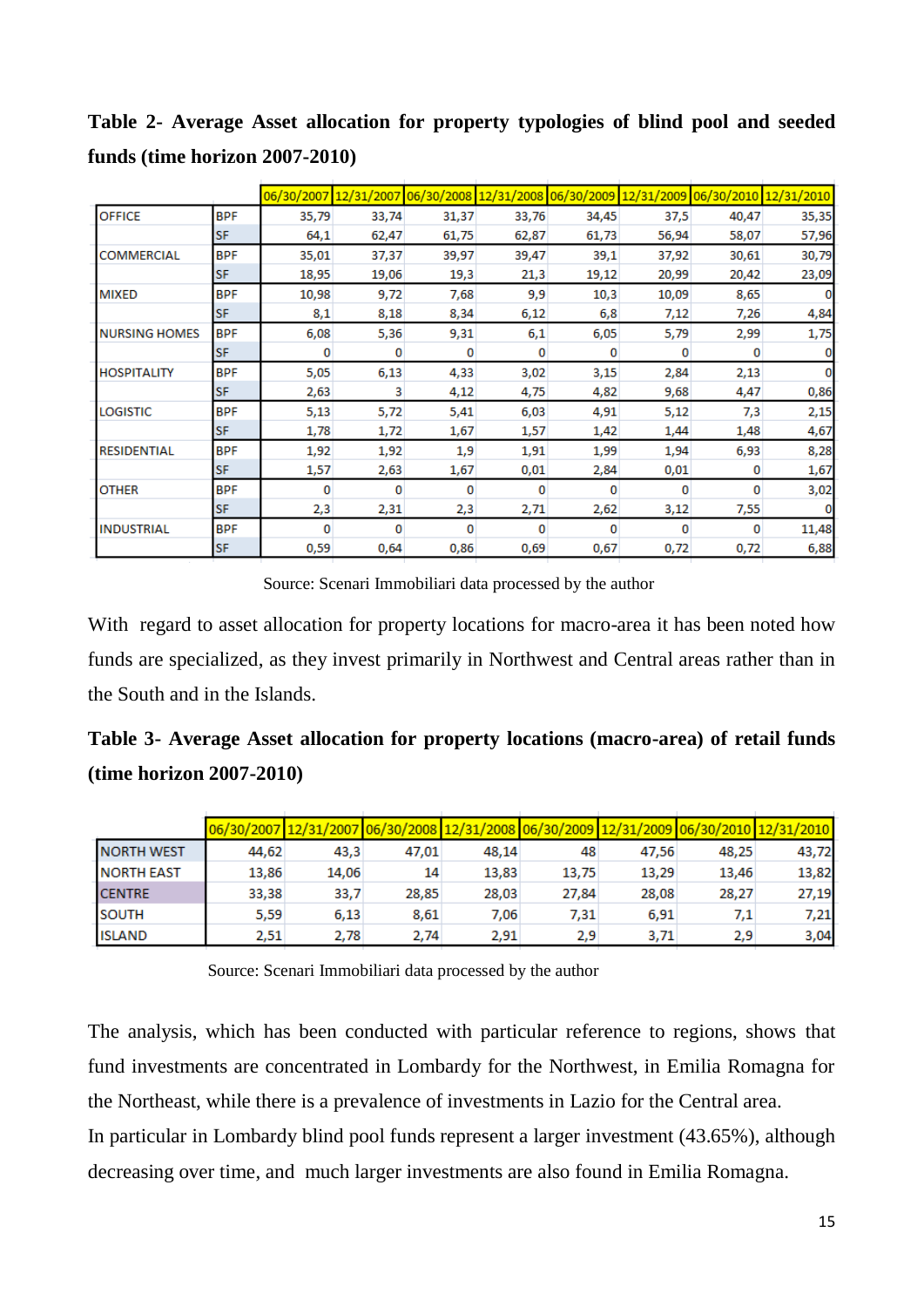In relation to Lazio, where there are relevant investments, the seeded funds hold a larger share (39.89%) compared to blind pool funds holding (21.65%) (Table 4).

# **Table 4- Average asset allocation for properties locations (Regions) of blind pool and seeded funds (time horizon 2007-2010)**

|                            |            | 06/30/2007   | 12/31/2007 06/30/2008 |          |          |          |              | 12/31/2008 06/30/2009 12/31/2009 06/30/2010 12/31/2010 |                    |
|----------------------------|------------|--------------|-----------------------|----------|----------|----------|--------------|--------------------------------------------------------|--------------------|
| Valle d'Aosta              | <b>BPF</b> | 0            | 0                     | 0        | 0        | 0        | 0            | 0                                                      | 0                  |
|                            | SF         | $\bf{0}$     | 0                     | 0        | $\bf{0}$ | 0        | 0            | 0                                                      | $\mathbf 0$        |
| Piedmont                   | <b>BPF</b> | 3,09         | 3,01                  | 3        | 2,7      | 2,67     | 2,46         | 2,87                                                   | 2,85               |
|                            | SF         | 7,29         | 8,34                  | 8,5      | 8,74     | 8,87     | 9,91         | 9,84                                                   | 9,95               |
| Lombardy                   | <b>BPF</b> | 42,55        | 40,52                 | 45,33    | 46,44    | 43,42    | 40,13        | 50,47                                                  | 40,34              |
|                            | <b>SF</b>  | 32,46        | 31,84                 | 38,37    | 32,7     | 33,09    | 31,34        | 31,53                                                  | 31,90              |
| Liguria                    | <b>BPF</b> | 0,63         | 0,69                  | 0,69     | 0,89     | 0,92     | $\mathbf{1}$ | 1,06                                                   | 1,14               |
|                            | SF         | 0,39         | 0,62                  | 0,65     | 0,67     | 0,57     | 0,41         | 0,41                                                   | 0,45               |
| Emilia Romagna             | <b>BPF</b> | 10,78        | 10,59                 | 10,27    | 10,6     | 10,36    | 9,54         | 10,44                                                  | 10,84              |
|                            | <b>SF</b>  | 1,97         | 2,04                  | 2,13     | 2,05     | 2,13     | 2,21         | 2,71                                                   | 2,36               |
| Veneto                     | <b>BPF</b> | 3,25         | 3,65                  | 4,34     | 3,53     | 3,91     | 4,14         | 4,41                                                   | 4,52               |
|                            | <b>SF</b>  | 1,11         | 1,45                  | 0,71     | 1,03     | 0,62     | 0,76         | 0,76                                                   | 0,84               |
| <b>Trentino Alto Adige</b> | <b>BPF</b> | 0            | 0                     | 0        | 0        | 0        | 0            | 0                                                      | 0                  |
|                            | SF         | $\bf{0}$     | $\bf{0}$              | 0        | $\bf{0}$ | $\bf{0}$ | 0            | 0                                                      | $\mathbf 0$        |
| Friuli Venezia Giulia      | <b>BPF</b> | 2,55         | 2,7                   | 3        | 2,65     | 2,39     | 2,2          | 2,35                                                   | 2,37               |
|                            | <b>SF</b>  | 1,72         | 1,53                  | 3,17     | 1,57     | 1,5      | 1,69         | 1,68                                                   | 1,52               |
| Tuscan                     | <b>BPF</b> | 3            | 4,11                  | 1,47     | 1,23     | 0,8      | 0,79         | 0                                                      | 0                  |
|                            | SF         | 0,37         | 0,27                  | 0,23     | 0,29     | $\bf{0}$ | 1,15         | 0                                                      | $\mathbf 0$        |
| Marche                     | <b>BPF</b> | 0,5          | 0,5                   | 0,52     | 0,52     | 0,07     | 0,06         | 0,05                                                   | 0,06               |
|                            | SF         | $\mathbf{1}$ | 0,96                  | 0,98     | 0,99     | 0,82     | 1            | 0,99                                                   | 0,98               |
| Umbria                     | <b>BPF</b> | 1,44         | 1,66                  | 1,51     | 1,53     | 0,95     | 0,97         | 0,95                                                   | 1,06               |
|                            | <b>SF</b>  | 2,26         | 2.5                   | 2,81     | 3,5      | 3,62     | 0,43         | $\bf{0}$                                               | 3,71               |
| Lazio                      | <b>BPF</b> | 24,72        | 26,15                 | 19,88    | 22,42    | 19,56    | 19,97        | 20,82                                                  | 19,70              |
|                            | SF         | 42,99        | 41,4                  | 40,47    | 37,96    | 39,2     | 37,46        | 42,27                                                  | 37,39              |
| Molise                     | <b>BPF</b> | $\mathbf{0}$ | $\bf{0}$              | $\bf{0}$ | 0        | 0        | $\bf{0}$     | 0                                                      | 0                  |
|                            | SF         | 0,15         | 0,14                  | 0,13     | 0,14     | 0,1      | 0,09         | 0                                                      | $\bf{0}$           |
| Abruzzo                    | <b>BPF</b> | 0,91         | 0,84                  | 1,15     | 1,04     | 0,91     | 0,82         | 0,88                                                   | 0,87               |
|                            | <b>SF</b>  | $\mathbf 0$  | $\bf{0}$              | $\bf{0}$ | $\bf{0}$ | 0        | $\bf{0}$     | $\bf{0}$                                               | $\bf{0}$           |
| Campania                   | <b>BPF</b> | 0,49         | 0,49                  | 0,52     | 0,5      | 0,92     | 0,94         | 1,11                                                   | 1,07               |
|                            | SF         | 4,34         | 4,43                  | 4,31     | 4,15     | 4,14     | 4,26         | 4,3                                                    | 4,52               |
| Puglia                     | <b>BPF</b> | 4,31         | 5,07                  | 6,46     | 6,89     | 6        | 5,67         | 6,23                                                   | 6,36               |
|                            | SF         | 0,23         | 0,23                  | 0,17     | 0,18     | 0,19     | 0,19         | 0,18                                                   | 0,15               |
| <b>Basilicata</b>          | <b>BPF</b> | 0            | 0                     | 0        | 0        | 0        | 0            | 0                                                      | $\bf{0}$           |
|                            | SF         | $\bf{0}$     | 0                     | 0        | 0        | 0        | $\bf{0}$     | 0                                                      | $\pmb{\mathsf{O}}$ |
| Calabria                   | <b>BPF</b> | 0            | 0                     | 0        | 0        | 0        | 0            | 0                                                      | $\bf{0}$           |
|                            | SF         | $\bf{0}$     | $\bf{0}$              | 0        | 0        | $\bf{0}$ | $\bf{0}$     | 0                                                      | $\bf{0}$           |
| <b>Sicily</b>              | <b>BPF</b> | 0,89         | 0,95                  | 0,23     | 0,22     | 0,22     | 0,2          | 0,5                                                    | 0,48               |
|                            | SF         | 0,76         | 0,84                  | 0,87     | 0,9      | 0,92     | 0,74         | 0,74                                                   | 0,94               |
| Sardinia                   | <b>BPF</b> | 0,96         | 1,06                  | 1,27     | 1,24     | 1,34     | 0,09         | 1,19                                                   | 1,19               |
|                            | SF         | 3,04         | 3,43                  | 4,55     | 5,22     | 5,29     | 8,41         | 4,98                                                   | 5,30               |

Source: Scenari Immobiliari data processed by the author

Then the attention is focused on the degree of portfolio concentration, by calculating the Herfindahl index for property-typologies and property locations of each fund in the period 2007-2010.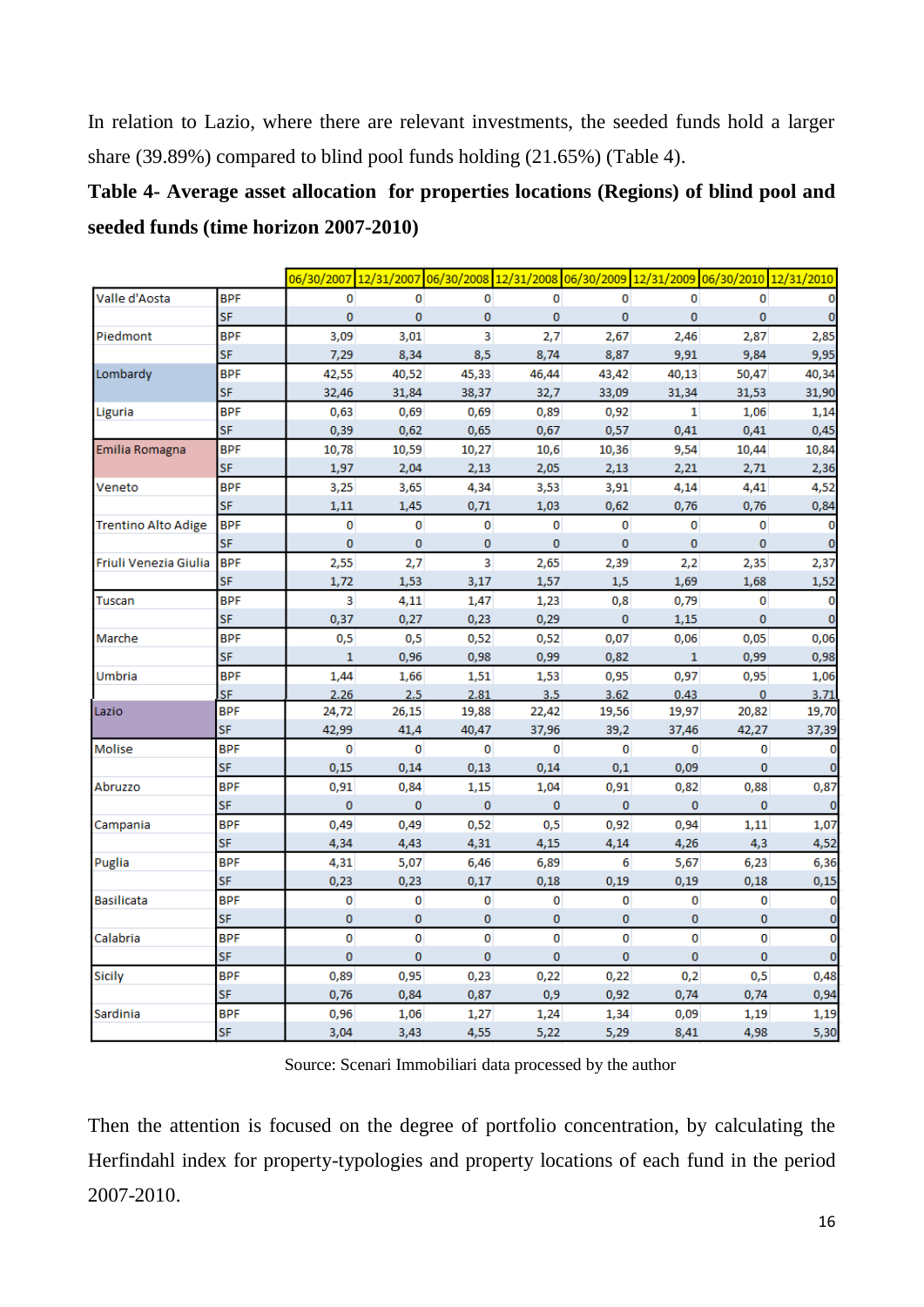Herfindahl indexes highlight the strong concentration of portfolio at the sectorial and geographical levels because funds have respectively a Herfindahl index of 54 units for property-typologies and 43 for property locations.

In particular Herfindahl index for property-typologies is greater for seeded funds ranging from 60 to 68 units than for blind pool funds ranging from 50 to 54 units (Table 5).

**Table 5- Herfindahl index for property-typologies of blind pool and seeded funds (time horizon 2007-2010)**

| <b>HFDS</b>                       | 30/06/2007 |        | 31/12/2007 30/06/2008 |        |        | 31/12/2008 30/06/2009 31/12/2009 30/06/2010 31/12/2010 |        |        |
|-----------------------------------|------------|--------|-----------------------|--------|--------|--------------------------------------------------------|--------|--------|
| Investietico                      | 50,105     | 42,852 | 44,195                | 42,362 | 42,471 | 42,637                                                 | 43,018 | 42,955 |
| Immobilium 2001                   | 72,284     | 66,519 | 54,829                | 54,780 | 55,313 | 55,584                                                 | 73,052 | 53,808 |
| Invest Real security (IRS)        | 40,567     | 40,504 | 36,016                | 35,270 | 34,375 | 33,343                                                 | 50,031 | 35,549 |
| Securfondo                        | 43,598     | 41,949 | 39,572                | 37,831 | 35,572 | 37,871                                                 | 33,540 | 35,856 |
| <b>BNL Portafolio Immobiliare</b> | 41,575     | 47,505 | 47,308                | 46,447 | 45,945 | 47,225                                                 | 47,202 | 49,642 |
| Estense grande distribuzione      | 100        | 100    | 100                   | 100    | 100    | 100                                                    | 100    | 100    |
| Caam Re Europa                    | 26,783     | 26,935 | 27,148                | 27,260 | 32,640 | 32,592                                                 | 32,587 | 32,553 |
| Caam Re Italia                    | 45,904     | 45,320 | 34,397                | 36,570 | 38,959 | 46,517                                                 | 47,022 | 46,961 |
| Obelisco                          | 100        | 100    | 100                   | 100    | 100    | 100                                                    | 57,902 | 100    |
| UniCredito Immobiliare Uno        | 39,647     | 39,639 | 42,629                | 35,497 | 45,077 | 43,990                                                 | 43,007 | 61,403 |
| <b>Polis</b>                      | 46,009     | 40,131 | 35,981                | 45,349 | 45,266 | 46,360                                                 | 57,213 | 57,867 |
| Piramide Globale                  | 27,226     | 50,049 | 100                   | 100    | 100    | 100                                                    | 100    |        |
| Valore Immobiliare Globale        | 37,42      | 37,735 | 38,011                | 41,332 | 47,915 | 48,001                                                 | 43,861 | 43,252 |
| Caravaggio                        | 27,362     | 27,370 | 27,546                | 27,634 | 27,799 | 28,539                                                 | 28,703 | 28,548 |
| <b>MEAN BPF</b>                   | 49,891     | 50,465 | 51,974                | 52,167 | 53,667 | 54,476                                                 | 54,081 | 49,171 |
| Fondo Alpha                       | 66,848     | 66,837 | 75,120                | 76,397 | 70,456 | 62,385                                                 | 62,204 | 59,846 |
| Fondo Beta                        | 63,688     | 53,449 | 48,324                | 57,309 | 43,013 | 49,496                                                 | 41,23  | 38,638 |
| Atlantic 1                        | 63,791     | 64,183 | 64,193                | 64,321 | 64,289 | 64,927                                                 | 66,623 | 71,635 |
| <b>Atlantic 2</b>                 | 40,407     | 40,166 | 38,889                | 44,726 | 44,607 | 39,376                                                 | 38,735 | 39,762 |
| Olinda Fondo Shop                 | 74,081     | 75,819 | 77,900                | 98,826 | 77,084 | 99,282                                                 | 34,236 | 99,282 |
| <b>Tecla Fondo Uffici</b>         | 67,560     | 66,950 | 65,742                | 68,838 | 65,007 | 66,940                                                 | 66,401 | 68,864 |
| <b>MEAN SF</b>                    | 62,729     | 61,234 | 61,695                | 68,403 | 60,743 | 63,734                                                 | 51,572 | 63,005 |

Source: Scenari Immobiliari data processed by the author

Even in terms of geography there is a highly concentrated portfolio albeit lower than the sector, as the Herfindahl index for property locations is around the 42-45 units for both types of funds, resulting slightly higher for the blind pool funds in the last 5 semesters analyzed (Table 6).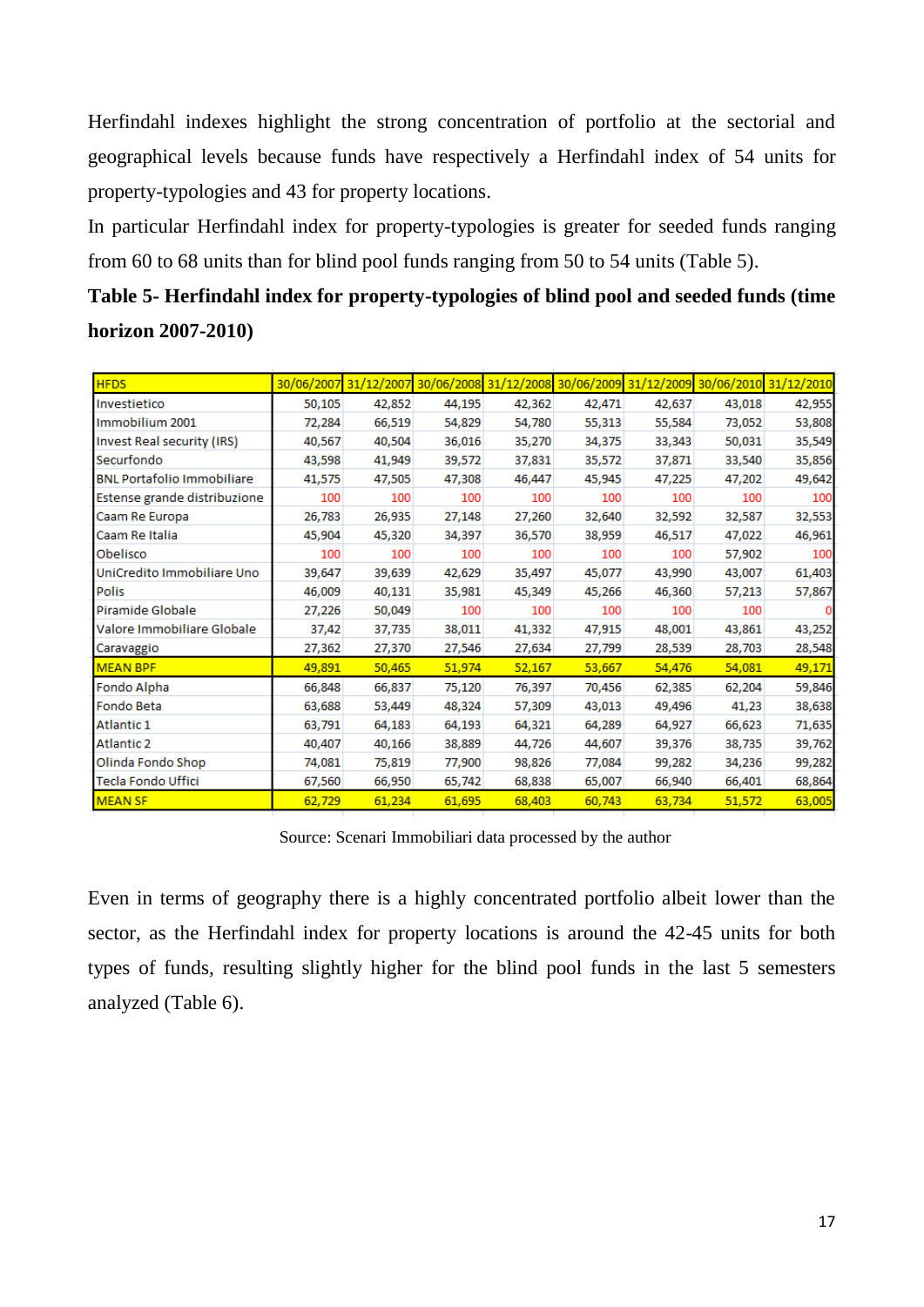**Table 6- Herfindahl index for property locations of blind pool and seeded funds (time horizon 2007-2010)**

| <b>HFDR</b>                       | 30/06/2007 | 31/12/2007 |        | 30/06/2008 31/12/2008 30/06/2009 31/12/2009 30/06/2010 31/12/2010 |        |        |        |        |
|-----------------------------------|------------|------------|--------|-------------------------------------------------------------------|--------|--------|--------|--------|
| Investietico                      | 61,298     | 60,930     | 63,742 | 65,506                                                            | 65,130 | 65,418 | 65,102 | 65,418 |
| Immobilium 2001                   | 29,503     | 23,460     | 32,614 | 19,158                                                            | 19,330 | 19,864 | 20,394 | 18,332 |
| <b>Invest Real security (IRS)</b> | 24,641     | 24,646     | 28,090 | 25,123                                                            | 24,991 | 22,999 | 28,018 | 27,867 |
| Securfondo                        | 21,460     | 21,575     | 23,187 | 23,011                                                            | 21,709 | 27,119 | 24,720 | 25,589 |
| <b>BNL Portafolio Immobiliare</b> | 27,872     | 26,703     | 26,646 | 28,133                                                            | 28,094 | 29,386 | 27,139 | 26,886 |
| Estense grande distribuzione      | 45,207     | 40,898     | 37,629 | 36,787                                                            | 33,325 | 100    | 29,261 | 29,523 |
| Caam Re Europa                    | 60,857     | 59,910     | 59,653 | 63,974                                                            | 59,073 | 58,954 | 58,904 | 58,669 |
| Caam Re Italia                    | 45,108     | 66,504     | 33,063 | 34,838                                                            | 32,386 | 21,709 | 22,398 | 24,635 |
| Obelisco                          | 61,679     | 61,010     | 61,674 | 62,550                                                            | 59,041 | 59,645 | 60,538 | 61,252 |
| UniCredito Immobiliare Uno        | 35,765     | 35,773     | 43,010 | 43,323                                                            | 43,677 | 20,572 | 42,934 | 42,878 |
| <b>Polis</b>                      | 41,838     | 22,786     | 23,989 | 35,955                                                            | 36,252 | 36,726 | 45,862 | 45,898 |
| Piramide Globale                  | 40,591     | 34,465     | 100    | 100                                                               | 100    | 100    | 100    |        |
| Valore Immobiliare Globale        | 78,728     | 78,440     | 77,990 | 76,513                                                            | 74,402 | 74,318 | 69,543 | 67,641 |
| Caravaggio                        | 31,656     | 31,646     | 15,626 | 31,795                                                            | 32,091 | 32,141 | 33,524 | 32,370 |
| <b>MEAN BPF</b>                   | 43,300     | 42,053     | 44,780 | 46,190                                                            | 44,964 | 47,775 | 44,881 | 37,640 |
| Fondo Alpha                       | 64,324     | 65,314     | 63,816 | 66,613                                                            | 67,544 | 68,237 | 67,053 | 64,45  |
| Fondo Beta                        | 47,977     | 43,971     | 41,556 | 36,396                                                            | 37,464 | 41,615 | 60,699 | 37,509 |
| Atlantic 1                        | 47,308     | 44,287     | 44,497 | 45,686                                                            | 46,050 | 46,296 | 46,749 | 50,257 |
| <b>Atlantic 2</b>                 | 39,492     | 39,506     | 39,601 | 37,388                                                            | 37,785 | 36,156 | 36,263 | 36,046 |
| Olinda Fondo Shop                 | 28,680     | 28,067     | 29,683 | 30,236                                                            | 31,600 | 27,450 | 27,496 | 27,778 |
| <b>Tecla Fondo Uffici</b>         | 26,195     | 23,927     | 25,428 | 24,279                                                            | 25,279 | 26,467 | 26,365 | 23,219 |
| <b>MEAN SF</b>                    | 42,329     | 40,845     | 40,764 | 40,100                                                            | 40,954 | 41,037 | 44,104 | 39,877 |

Source: Scenari Immobiliari data processed by the author

The analysis was completed by examining the *residual investment* in which a fund invests its asset under management (table 7 and 8). Both types of funds have the similar values of liquidity equal to 4.72% for the blind pool funds and 4.68% for the seeded funds, while in the financial instruments there is a sharp difference between the blind pool funds recording an average investment of 9.55% and the seeded with 1.49%.

With reference to financial instruments the blind pool funds have seen a slight decline of investments between 2008 and 2009, while the seeded funds have always remained on 1% reaching a peak of 3.03% in December 2008.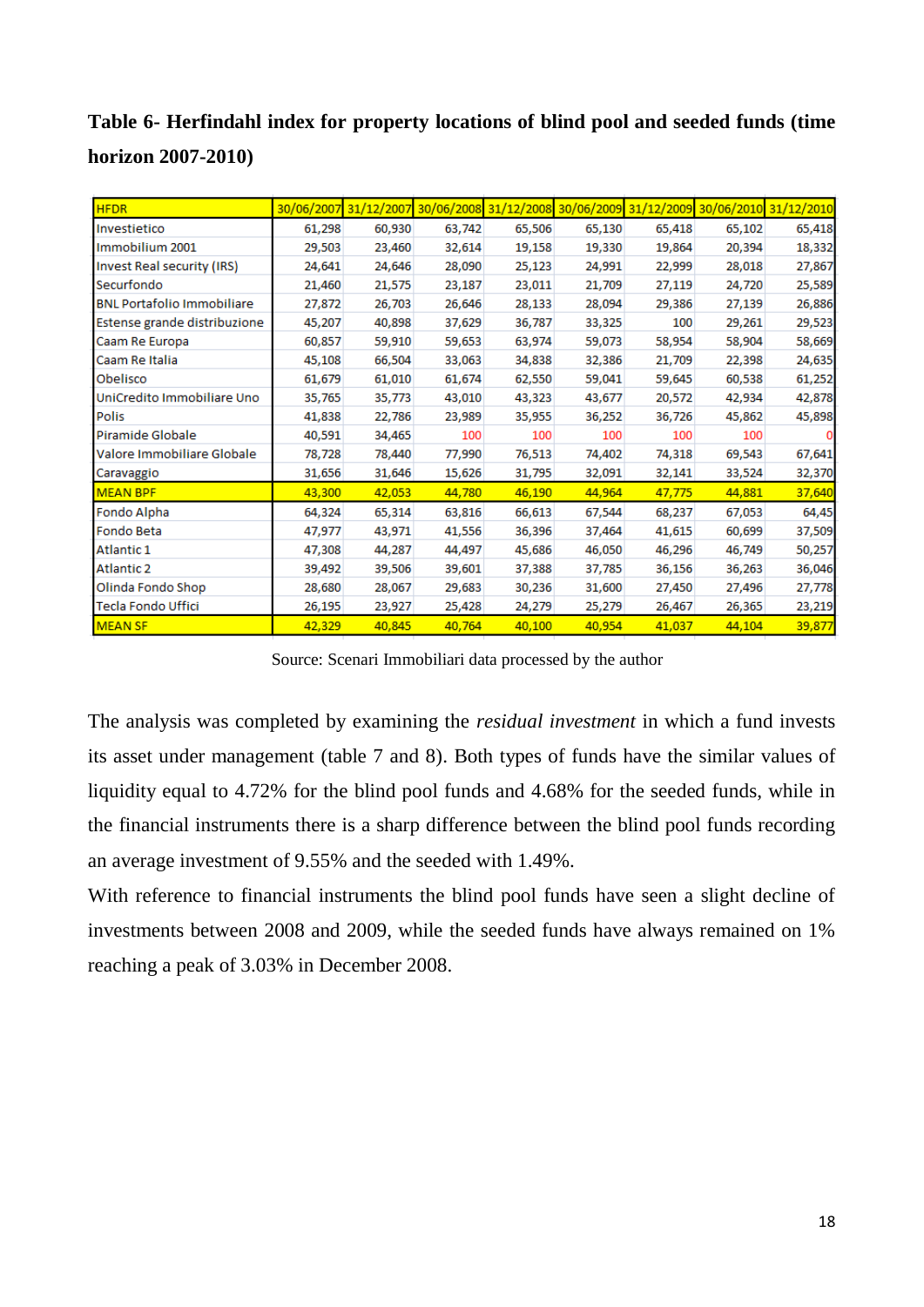**Table 7- Investment in liquidity of blind pool and seeded funds (time horizon 2007- 2010)**

| <b>LIQ</b>                        |       | 30/06/2007 31/12/2007 30/06/2008 31/12/2008 30/06/2009 31/12/2009 30/06/2010 |       |       |       |       |       | 31/12/2010 |
|-----------------------------------|-------|------------------------------------------------------------------------------|-------|-------|-------|-------|-------|------------|
| Investietico                      | 4,21  | 8,68                                                                         | 3,65  | 4,48  | 4,00  | 5,02  | 3,27  | 5,20       |
| Immobilium 2001                   | 11,89 | 5,41                                                                         | 13,26 | 4,73  | 0,73  | 2,13  | 1,95  | 1,58       |
| Invest Real security (IRS)        | 13,36 | 2,18                                                                         | 0,25  | 2,39  | 0,44  | 2,44  | 8,78  | 0,76       |
| Securfondo                        | 0,98  | 3,24                                                                         | 6,38  | 5,53  | 1,89  | 4,26  | 2,30  | 2,10       |
| <b>BNL Portafolio Immobiliare</b> | 1,18  | 1,07                                                                         | 2,30  | 0,75  | 0,79  | 0,81  | 1,68  | 6,55       |
| Estense grande distribuzione      | 0,58  | 0,46                                                                         | 0,93  | 0,74  | 1,45  | 1,28  | 1,28  | 1,41       |
| Caam Re Europa                    | 9,07  | 2,95                                                                         | 6,27  | 3,48  | 2,25  | 4,02  | 3,38  | 6,49       |
| Caam Re Italia                    | 5,98  | 9,12                                                                         | 17,5  | 1,57  | 2,23  | 2,50  | 1,30  | 5,45       |
| Obelisco                          | 10,21 | 4,25                                                                         | 8,45  | 7,98  | 5,77  | 10,36 | 8,72  | 8,23       |
| UniCredito Immobiliare Uno        | 0,87  | 0,47                                                                         | 0,23  | 0,13  | 1,01  | 2,00  | 0,97  | 0,90       |
| Polis                             | 1,78  | 7,12                                                                         | 10,65 | 3,56  | 0,81  | 1,56  | 10,32 | 1,31       |
| Piramide Globale                  | 23,47 | 0,27                                                                         | 32,37 | 20,34 | 10,97 | 12,67 | 1,67  | 39,93      |
| Valore Immobiliare Globale        | 0,35  | 1,18                                                                         | 1,52  | 5,84  | 5,84  | 3,25  | 2,39  | 1,98       |
| Caravaggio                        | 2,07  | 2,53                                                                         | 1,51  | 1,28  | 0,44  | 1,58  | 1,77  | 1,29       |
| <b>MEAN BPF</b>                   | 6,14  | 3,50                                                                         | 7,52  | 4,49  | 2,76  | 3,85  | 3,56  | 5,94       |
| Fondo Alpha                       | 0,56  | 0,06                                                                         | 0,09  | 0,07  | 1,02  | 2,71  | 4,85  | 2,75       |
| Fondo Beta                        | 5,48  | 9,79                                                                         | 37,38 | 9,39  | 3,17  | 2,61  | 1,49  | 10,27      |
| Atlantic 1                        | 0,25  | 0,25                                                                         | 0,75  | 0,29  | 0,80  | 1,11  | 1,26  | 3,28       |
| <b>Atlantic 2</b>                 | 3,53  | 0,56                                                                         | 0,35  | 10,31 | 1,30  | 7,49  | 2,95  | 2,31       |
| Olinda Fondo Shop                 | 5,30  | 5,26                                                                         | 6,89  | 5,35  | 6,56  | 11,55 | 9,16  | 9,43       |
| Tecla Fondo Uffici                | 6,46  | 5,95                                                                         | 5,12  | 0,97  | 1,31  | 2,66  | 2,30  | 11,66      |
| <b>MEAN SF</b>                    | 3,60  | 3,65                                                                         | 8,43  | 4,40  | 2,36  | 4,69  | 3,67  | 6,62       |

**Table 8- Investment in financial instruments of blind pool and seeded funds (time horizon 2007-2010)**

| <b>SF</b>                         | 30/06/2007 |       |       | 31/12/2007 30/06/2008 31/12/2008 30/06/2009 |       |       | 31/12/2009 30/06/2010 31/12/2010 |       |
|-----------------------------------|------------|-------|-------|---------------------------------------------|-------|-------|----------------------------------|-------|
| Investietico                      | 0,00       | 0,00  | 0,00  | 0,00                                        | 0,00  | 0,00  | 0,00                             | 0,00  |
| Immobilium 2001                   | 0.00       | 0,00  | 0,00  | 0,00                                        | 0.00  | 0,00  | 0,00                             | 0,00  |
| Invest Real security (IRS)        | 0,27       | 0,27  | 0,29  | 0,28                                        | 0,31  | 0,31  | 0,32                             | 0,34  |
| Securfondo                        | 15,03      | 12,46 | 15,11 | 9,65                                        | 9,81  | 7,89  | 8,26                             | 8,12  |
| <b>BNL Portafolio Immobiliare</b> | 14,45      | 19,25 | 17,09 | 19,36                                       | 16,70 | 23,05 | 19,47                            | 13,77 |
| Estense grande distribuzione      | 3,01       | 3,74  | 1,27  | 2,59                                        | 0,66  | 1,44  | 0,64                             | 2,00  |
| Caam Re Europa                    | 53,59      | 62,25 | 56,7  | 48,67                                       | 43,33 | 46,99 | 48,49                            | 49,33 |
| Caam Re Italia                    | 0,99       | 2,42  | 2,67  | 7,75                                        | 7,62  | 1,43  | 1,52                             | 1,66  |
| Obelisco                          | 0,00       | 0,00  | 0,00  | 0,00                                        | 0,00  | 0,00  | 0,00                             | 0,00  |
| UniCredito Immobiliare Uno        | 18,88      | 23,43 | 23,44 | 23,68                                       | 21,40 | 23,77 | 27,33                            | 29,33 |
| <b>Polis</b>                      | 0,00       | 2,55  | 0,00  | 0,00                                        | 0,00  | 0,00  | 0,00                             | 0,00  |
| Piramide Globale                  | 3,58       | 23,01 | 13,33 | 1,64                                        | 1,86  | 1,89  | 14,16                            | 15,37 |
| Valore Immobiliare Globale        | 2,08       | 4,98  | 0,00  | 0,01                                        | 0,23  | 0,16  | 15,31                            | 24,02 |
| Caravaggio                        | 7,51       | 8,13  | 8,52  | 8,70                                        | 9,05  | 9,41  | 9,90                             | 10,71 |
| <b>MEAN BPF</b>                   | 8,53       | 11,61 | 9,89  | 8,74                                        | 7,93  | 8,31  | 10,39                            | 11,05 |
| Fondo Alpha                       | 1,48       | 2,97  | 2,83  | 2,06                                        | 1,72  | 1,45  | 1,21                             | 1,21  |
| <b>Fondo Beta</b>                 | 4,25       | 6,46  | 3,26  | 13,95                                       | 3,79  | 3,48  | 0,22                             | 0,57  |
| <b>Atlantic 1</b>                 | 1,67       | 1,37  | 0,86  | 1,40                                        | 0,92  | 1,62  | 1,37                             | 2,76  |
| <b>Atlantic 2</b>                 | 0,00       | 0,00  | 0,00  | 0,00                                        | 0,00  | 0,00  | 0,00                             | 1,72  |
| Olinda Fondo Shop                 | 0,55       | 0,53  | 0,46  | 0,38                                        | 0,30  | 0,24  | 0,97                             | 0,92  |
| <b>Tecla Fondo Uffici</b>         | 0,53       | 0,47  | 0,41  | 0,36                                        | 0,27  | 0,24  | 0,14                             | 0,03  |
| <b>MEAN SF</b>                    | 1,41       | 1,97  | 1,30  | 3,03                                        | 1,17  | 1,17  | 0,65                             | 1,20  |

Source: Scenari Immobiliari data processed by the author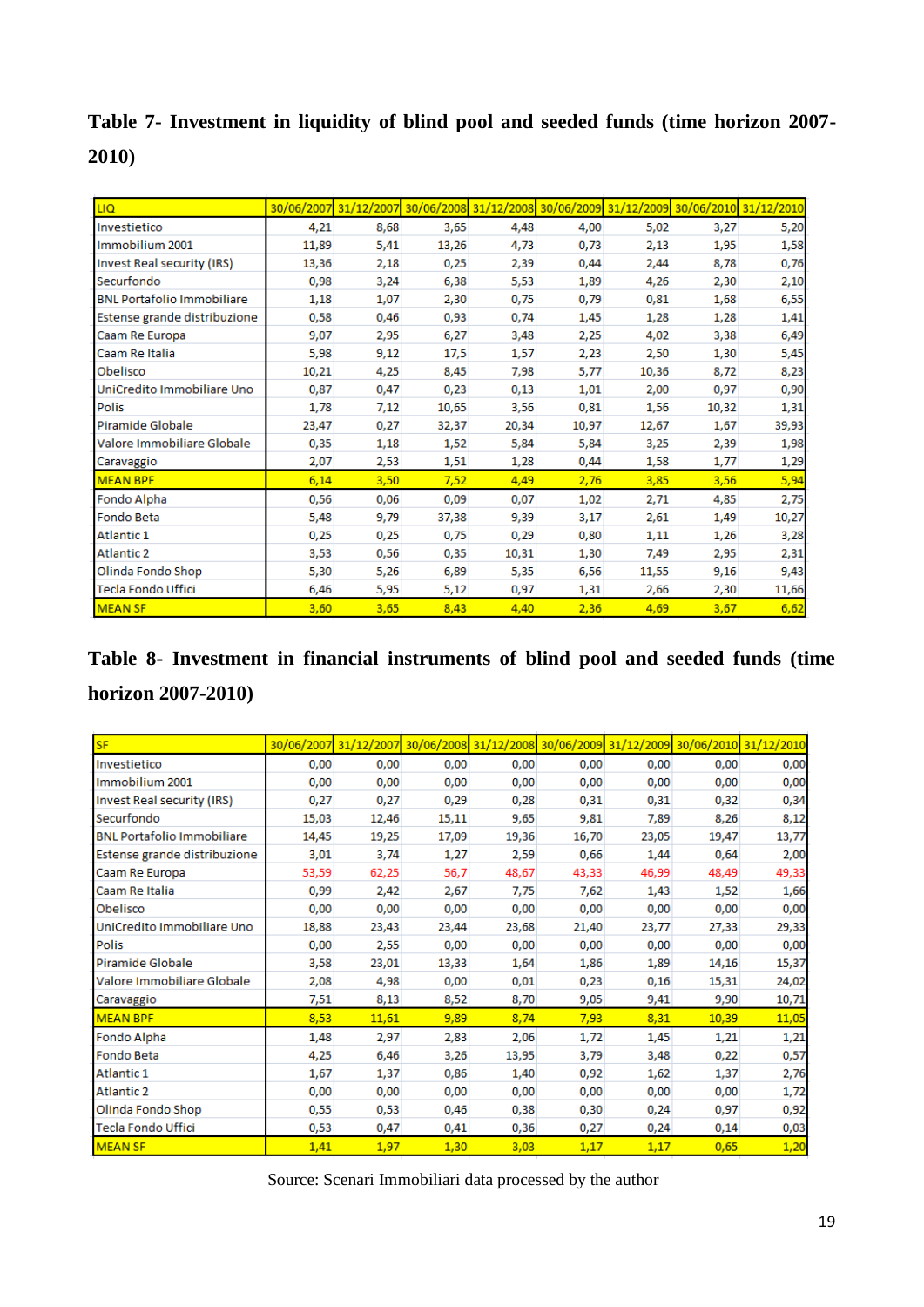### **3.2 Methodology**

In order to achieve the aim of paper, some hypotheses of research were formulated:

Hp1: there is a significant relationship between portfolio composition choices and real estate funds performance

Hp2: sectorial diversification have a major impact on fund performance than geographical diversification, in a Country, in line with the literature

Hp3: the components of residual and prevalent investment contribute to the improvement of fund performance

In order to verify these hypotheses, the Sharpe ratio was built and a "multiple regression analysis" was made among the Sharpe ratio and the variables examined, in order to assess which variables most impact on fund performance.

Among the several RAP measures, the Sharpe ratio was chosen, as despite being criticized it, is widely used from by theoretical and practical points of view (Scholz and Wilkens 2005, Eling 2008, Morri and Erbanni 2008, Morri and Lee 2009, Giannotti and Mattarocci 2010). The Sharpe ratio was built taking into account the half-yearly average return of each fund and risk measured in terms of standard deviation of daily returns into semesters.

The half-yearly average return of funds was calculated considering the return for each trading day built up with the logarithm of the ratio between the current closing price plus dividends eventually paid and the closing price in the previous trading day. In formulas:

$$
_{t-1}R_t = \ln\left(\frac{P_t + D_t}{P_{t-1}}\right)
$$

where: ln is the natural logarithm.  $_{t-1}R_t = \text{daily return}$  $P_t$  is the closing price at time t,  $D_t$  is the dividend eventually paid at time t  $P_{t-1}$  is the closing price at time t-1,

The daily returns thus defined, it was possible to calculate average returns among daily returns within the half-year and their respective standard deviation, in this way obtaining the half-yearly Sharpe ratio for each fund.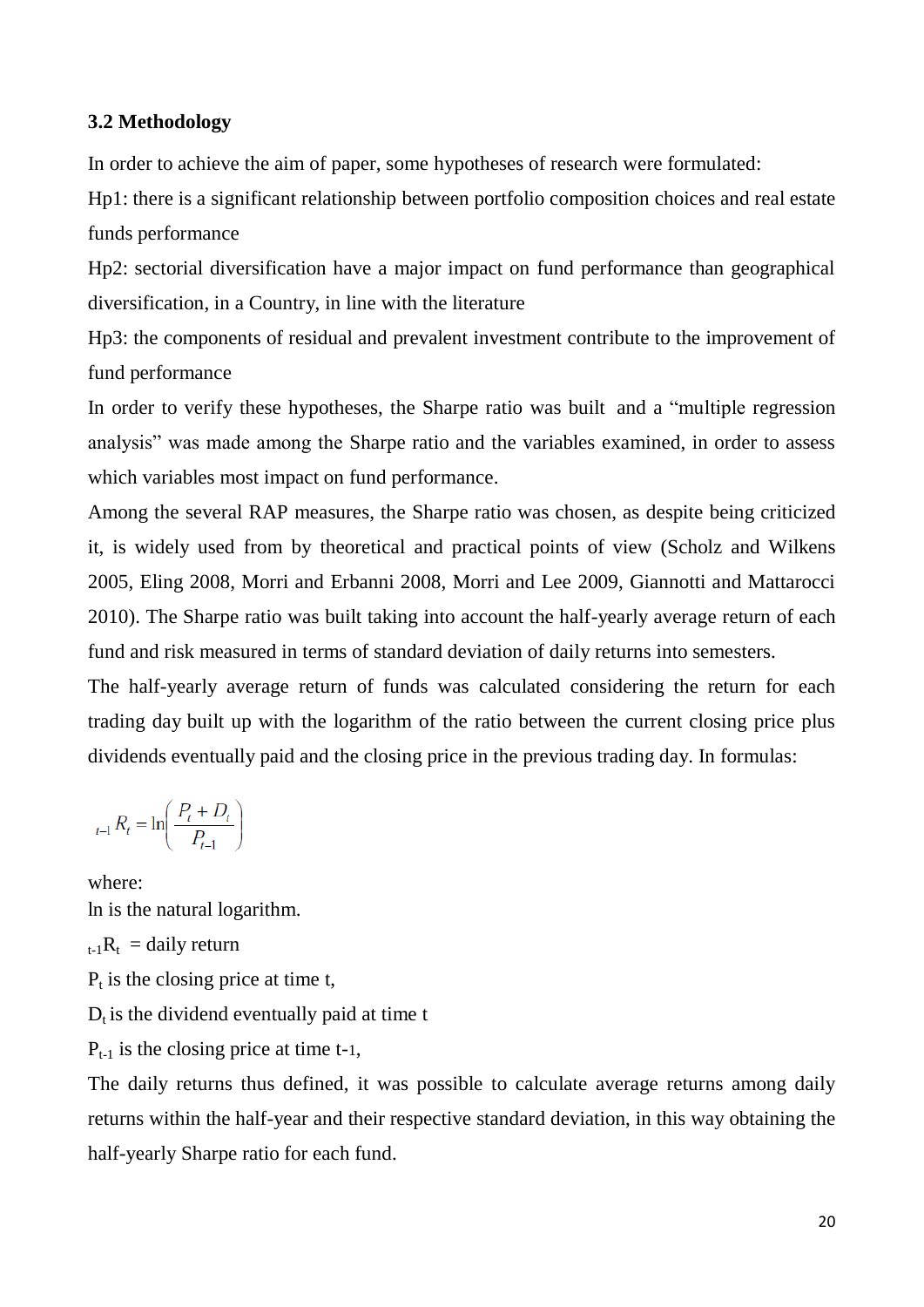The risk free rate was calculated as the average of rate of return of Italian Treasury Bills in several semesters of the period examined (2007-2010).

$$
S_i = \frac{R_i - R_f}{\sigma_i}
$$

where

*R<sup>i</sup>* represents the half-yearly average return on a fund,

*Rf* is the risk-free rate

 $\sigma_i$  is the standard deviation of the daily returns in the semester.

Starting from Morri and Lee's work (2009) which estimated the relationship between the performance and characteristics of Italian real estate funds by means an OLS regression, this paper analyzes the impact of a set of variables on the Sharpe ratio using a *pooled OLS model* which is coherent with the data examined.

The analysis was also carried out applying the *panel model with fixed effects*, in order to verify if this could add value to the analysis conducted.

The regression examined is the following:

Sharpe<sub>i</sub> =  $\beta_0 + \beta_1 Age_i + \beta_2IDR_i + \beta_3HFDS_i + \beta_4 HFDR_i + \beta_5 IM_i + \beta_6Liq_i + \beta_7 SF_i$ 

 $+ \beta_8$  foa<sub>i</sub> +  $\beta_9$  fda <sub>i</sub> +  $\varepsilon$ <sub>i</sub>

where:

1

 $Age_i$  = number of semesters since inception of fund i at time t,

 $IDR<sub>i</sub>$  = value of investments in properties and property rights considered, given by the ratio between the value of the properties and total assets

 $HFDS_i$ = fund Herfindahl-Hirschman index for property-typologies (9 typologies, according to "Scenari Immobiliari")

 $HFDR_i=$  fund Herfindahl-Hirschman index for property locations (20 regions, according to "Scenari Immobiliari")

 $IM_i$  = average property investment determined by the ratio between AUM and the number of properties held directly by the fund

Liq<sub>i</sub> = value of liquidity<sup>3</sup> given by the ratio between the value of liquidity and total assets

<sup>&</sup>lt;sup>3</sup> Liquidity includes: cash, liquidity to be received from for transactions to be settled, committed liquidity for operations to be adjusted (Statement of assets and liabilities, Half year Report of the funds)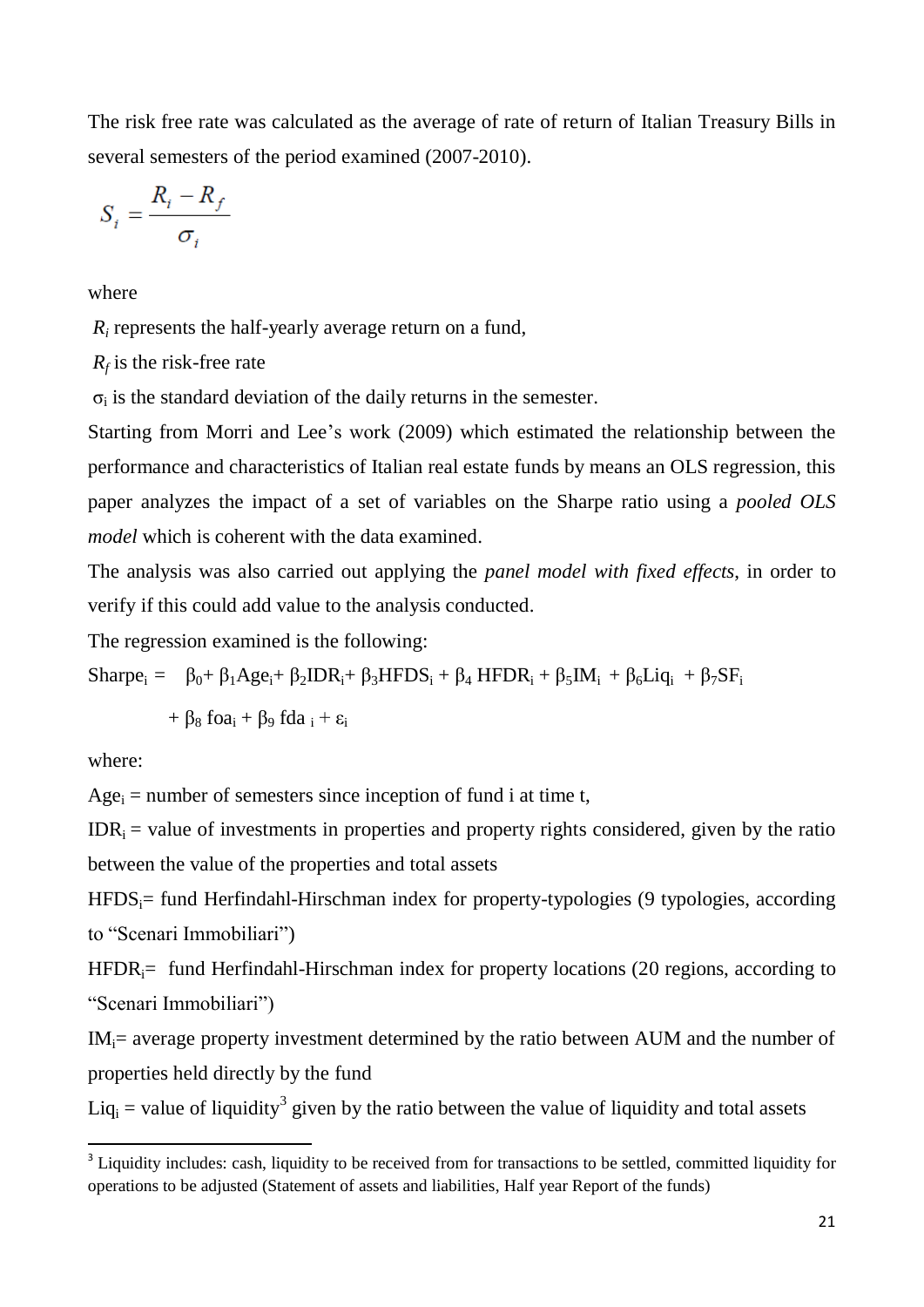$SF_i$  = value of financial instruments<sup>4</sup> given by the ratio between the value of financial instruments and total assets

Two dummy variables were used:

 $Fao_i = fund setup typology ( 0 seed fund, 1 blind pool fund ).$ 

Fda  $\alpha$  i= modality of distribution of proceeds to underwriters (0 other modality of distribution of proceeds, 1 income distribution fund)

In this work sectorial and geographical concentration indexes were constructed. In formula:  $HHI = \sum_{i=0}^{n} (q_i * 100)^2$ 

where  $q_i$  indicates in the:

1

- Herfindahl-Hirshman for property-typologies, the investment percentage of properties in different sectors: office, commercial, mixed, RSA, hospitality, logistics, residential, other, industrial.

- Herfindahl-Hirshman for property locations, the percentage of investment of properties in the 20 Italian regions analyzed.

This model, compared to Morri and Lee's work, adds the variables of:

*-*the investment in properties and property rights (IDR), and average property investment (IM),

-considers also the residual investment components: the value of liquidity (Liq), and financial instruments (SF) .

<sup>&</sup>lt;sup>4</sup> Financial instruments include listed financial instruments such as controlling interest and non-controlling, other equity securities, debt instruments, shares in O.I.C.R, and unlisted financial instruments such as equities, debt instruments, shares in O.I.C.R (Statement of assets and liabilities, Half year Report of the funds)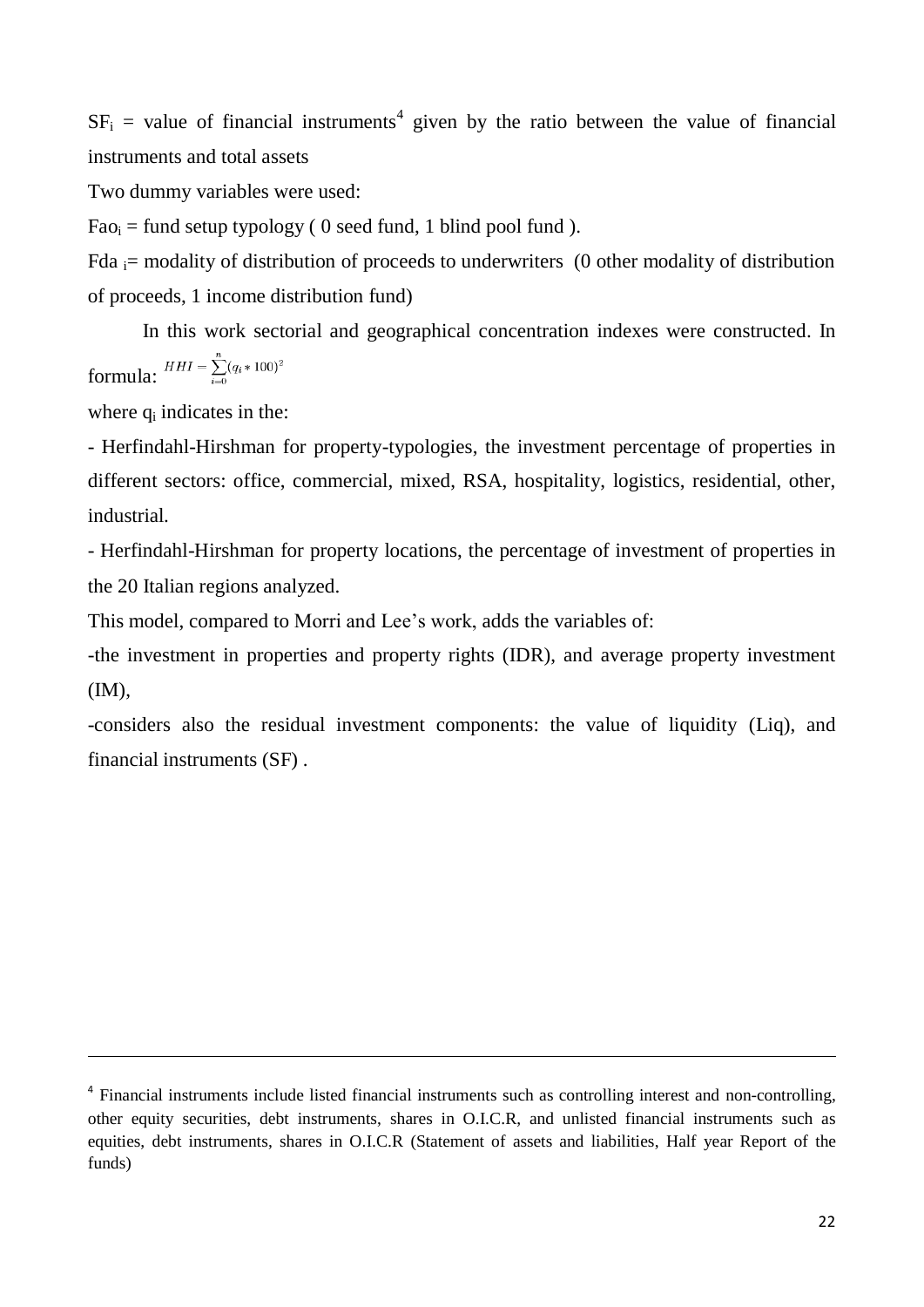## **3. Results**

## **3.1 The impact of real estate portfolio composition choices on funds performance**

In the period 2007-2010 Sharpe ratios of funds are higher for seeded funds than for the blind pool funds. A higher Sharpe ratio corresponds to a better performance in relation to the unit of risk (Table 9).

| Sharpe                            |          |          | 06/30/2007 12/31/2007 06/30/2008 12/31/2008 06/30/2009 12/31/2009 06/30/2010 12/31/2010 |          |          |          |          |          |
|-----------------------------------|----------|----------|-----------------------------------------------------------------------------------------|----------|----------|----------|----------|----------|
| Investietico                      | 0,207    | $-0,122$ | $-0,082$                                                                                | $-0,186$ | 0,052    | 0,027    | 0,100    | 0,110    |
| Immobilium 2001                   | 0,210    | 0,112    | $-0,050$                                                                                | $-0,020$ | $-0,062$ | 0,055    | $-0,154$ | $-0,028$ |
| Invest Real security (IRS)        | 0,280    | $-0,168$ | $-0,052$                                                                                | $-0,260$ | 0,001    | 0,058    | 0,051    | 0,064    |
| Securfondo                        | 0,074    | $-0,028$ | $-0,050$                                                                                | 0,004    | $-0,002$ | $-0,026$ | $-0,066$ | 0,012    |
| <b>BNL Portafolio Immobiliare</b> | 0,220    | $-0,108$ | $-0,093$                                                                                | $-0,154$ | 0,129    | $-0,061$ | $-0,107$ | 0,088    |
| Estense grande distribuzione      | $-0,034$ | 0,074    | $-0,113$                                                                                | 0,047    | $-0,047$ | $-0,014$ | 0,000    | $-0,004$ |
| Caam Re Europa                    | $-0,024$ | $-0,068$ | $-0,263$                                                                                | $-0,211$ | 0.054    | $-0,118$ | 0,019    | $-0,001$ |
| Caam Re Italia                    | 0,136    | $-0,007$ | $-0,055$                                                                                | $-0,197$ | 0,018    | $-0,013$ | 0,049    | 0,204    |
| Obelisco                          | 0,052    | 0,013    | $-0,291$                                                                                | $-0,241$ | 0,033    | 0,017    | 0,004    | 0,043    |
| UniCredito Immobiliare Uno        | 0,229    | $-0,067$ | $-0,162$                                                                                | $-0,141$ | 0,081    | 0,099    | $-0,009$ | 0,042    |
| <b>Polis</b>                      | 0,065    | $-0,052$ | $-0,121$                                                                                | $-0,144$ | 0,057    | 0,019    | 0,039    | 0,005    |
| Piramide Globale                  | 0,169    | 0,053    | $-0,039$                                                                                | $-0,084$ | $-0,084$ | 0,062    | 0,003    | 0,053    |
| Valore Immobiliare Globale        | 0,185    | 0,055    | 0,025                                                                                   | $-0,066$ | 0,013    | 0,000    | $-0,098$ | 0,034    |
| Caravaggio                        | $-0,060$ | 0,051    | $-0,074$                                                                                | 0,027    | $-0,111$ | 0,050    | $-0,010$ | 0,070    |
| <b>MEAN BPF</b>                   | 0,122    | $-0,019$ | $-0,101$                                                                                | $-0,116$ | 0,009    | 0,011    | $-0,013$ | 0,049    |
| Fondo Alpha                       | 0,152    | 0,075    | $-0,149$                                                                                | $-0,186$ | 0,016    | 0,102    | $-0,032$ | 0,043    |
| Fondo Beta                        | 0,118    | 0,114    | $-0,031$                                                                                | $-0,084$ | $-0,110$ | 0,131    | $-0,059$ | 0,043    |
| Atlantic 1                        | 0,150    | $-0,143$ | $-0.083$                                                                                | $-0.052$ | 0,093    | 0,095    | $-0,010$ | $-0,026$ |
| <b>Atlantic 2</b>                 | 0,196    | $-0,073$ | $-0,013$                                                                                | $-0,073$ | $-0,018$ | 0,012    | $-0,105$ | $-0,006$ |
| Olinda Fondo Shop                 | 0,195    | $-0,048$ | $-0,087$                                                                                | $-0,116$ | 0,001    | 0,061    | 0,025    | 0,043    |
| <b>Tecla Fondo Uffici</b>         | 0,223    | $-0,033$ | 0,031                                                                                   | $-0,058$ | 0,000    | 0,032    | 0,000    | 0,034    |
| <b>MEAN SF</b>                    | 0,172    | $-0,018$ | $-0,055$                                                                                | $-0,095$ | $-0,003$ | 0,072    | $-0,030$ | 0,022    |

**Table 9- Sharpe ratio of blind pool and seeded funds (time horizon 2007-2010)**

Source: Datastream data processed by the author

The main descriptive statistics of the sample reported in table 10 show that the performance of the funds examined, as measured by Sharpe ratio, ranges between a minimum of -0.29 and a maximum of 0.28, and real estate funds have an average performance of -0.0026 and a low volatility.

The average age is 7 years as there are funds newly established and others that have an age which reaches 12 years.

On average the portfolio is invested in properties and property rights (IDR) for 83%, in liquidity (Liq) for 4% and in financial instruments (SF) for 7%, which indicates how the residual component has a lower incidence in the portfolio.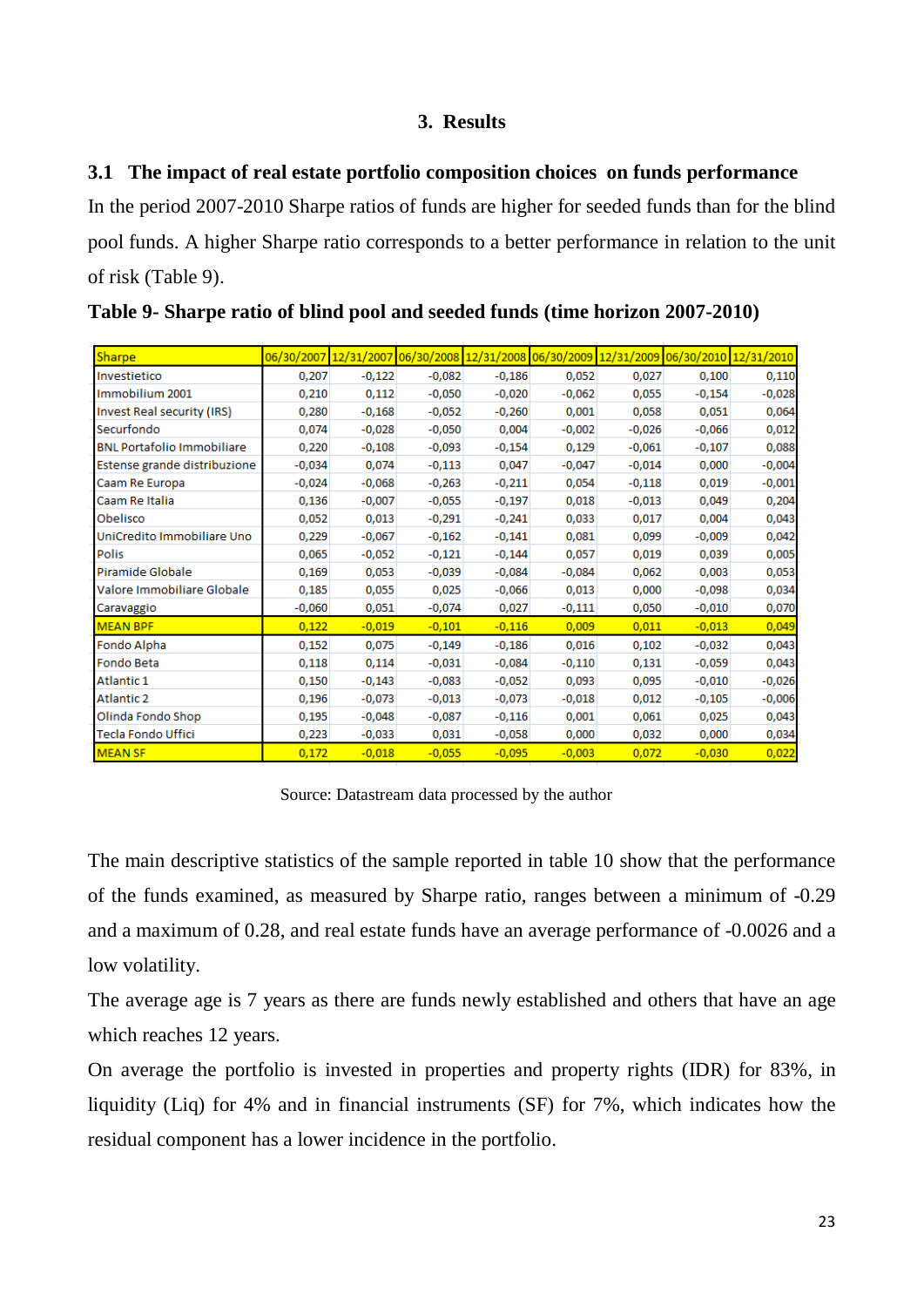The Herfindahl-Hirshman at the sectoral (HFDS) and geographical (HFDR) level presents, respectively, an average concentration of 54 and 43 units indicating a high portfolio concentration.

Finally, we can see the prevalence of blind pool funds (0.70%) than the seeded ones, and the predominance of income distribution funds (0.65%) on those with a mode of distribution of income accumulation funds or mixed.

|             | Ν   | Min     | Max    | Mean      | Std dev  |
|-------------|-----|---------|--------|-----------|----------|
| Sharpe      | 160 | $-0.29$ | 0.28   | $-0,0026$ | 0,10323  |
| Age         | 160 | 2,17    | 23,75  | 13,3536   | 4,90900  |
| <b>IDR</b>  | 160 | 0,00    | 98,89  | 83,0652   | 15,66651 |
| <b>HFDS</b> | 160 | 0,00    | 100,00 | 54,8822   | 22.68500 |
| <b>HFDR</b> | 160 | 0,00    | 100,00 | 43,1389   | 20,02547 |
| IM          | 160 | 0,00    | 47,00  | 21,3516   | 7,41800  |
| Liq         | 160 | 0,00    | 39,93  | 4,7054    | 6,01099  |
| <b>SF</b>   | 160 | 0,00    | 62,25  | 7,1337    | 12,41843 |
| Foa         | 160 | 0,00    | 1,00   | 0,7000    | 0,45970  |
| Fda         | 160 | 0.00    | 1,00   | 0,6500    | 0,47847  |

**Tab. 10 – Descriptive statistics (time horizon 2007-2010)**

Source: Data processed by the author

The correlations analysis shows significant and positive correlations ( $p \le 0.01$ ) highlighting the existence of a moderate positive linear correlation among variables.

As you can see from the table below, among the different variables investigated several variables have a positive correlation of medium intensity.

Moreover, the analysis shows significant and negative correlations between the Sharpe ratio and the financial instruments (Sharpe-SF), indicating how the performance increases in presence of lower investments in financial instruments in the portfolio.

**Tab. 11- Correlations (time horizon 2007-2010)**

|             | Sharpe    | Age        | <b>IDR</b> | <b>HFDS</b> | <b>HFDR</b> | ΙM        | Liq       | SF        | Foa      | Fda |
|-------------|-----------|------------|------------|-------------|-------------|-----------|-----------|-----------|----------|-----|
| Sharpe      |           |            |            |             |             |           |           |           |          |     |
| Age         | $-0,001$  |            |            |             |             |           |           |           |          |     |
| IDR         | 0,084     | $-0,307**$ |            |             |             |           |           |           |          |     |
| <b>HFDS</b> | $-0,019$  | $-0,291**$ | $0,363**$  |             |             |           |           |           |          |     |
| <b>HFDR</b> | $-0,064$  | 0,135      | $-0,015$   | $0,296**$   |             |           |           |           |          |     |
| ΙM          | $-0,024$  | $0,230**$  | $-0,026$   | 0,117       | $0,447**$   | 1         |           |           |          |     |
| Liq         | 0,059     | $-0,021$   | $-0,426**$ | 0,057       | 0,089       | 0,010     |           |           |          |     |
| <b>SF</b>   | $-0,162*$ | $0,312***$ | $-0,798**$ | $-0,365**$  | 0,084       | 0,151     | $-0,056$  |           |          |     |
| Foa         | $-0,068$  | $0,480**$  | $-0,256**$ | $-0,196*$   | 0,062       | $0,292**$ | 0,003     | $0,299**$ |          |     |
| Fda         | $-0,027$  | $-0.232**$ | $0.155*$   | 0,099       | 0,043       | $-0,076$  | $-0.192*$ | 0,120     | $-0,023$ |     |

\*\*Correlation is significant at the 0.01 level (2-tailed)

\*Correlation is significant at the 0.05 level (2-tailed)

Source: Data processed by the author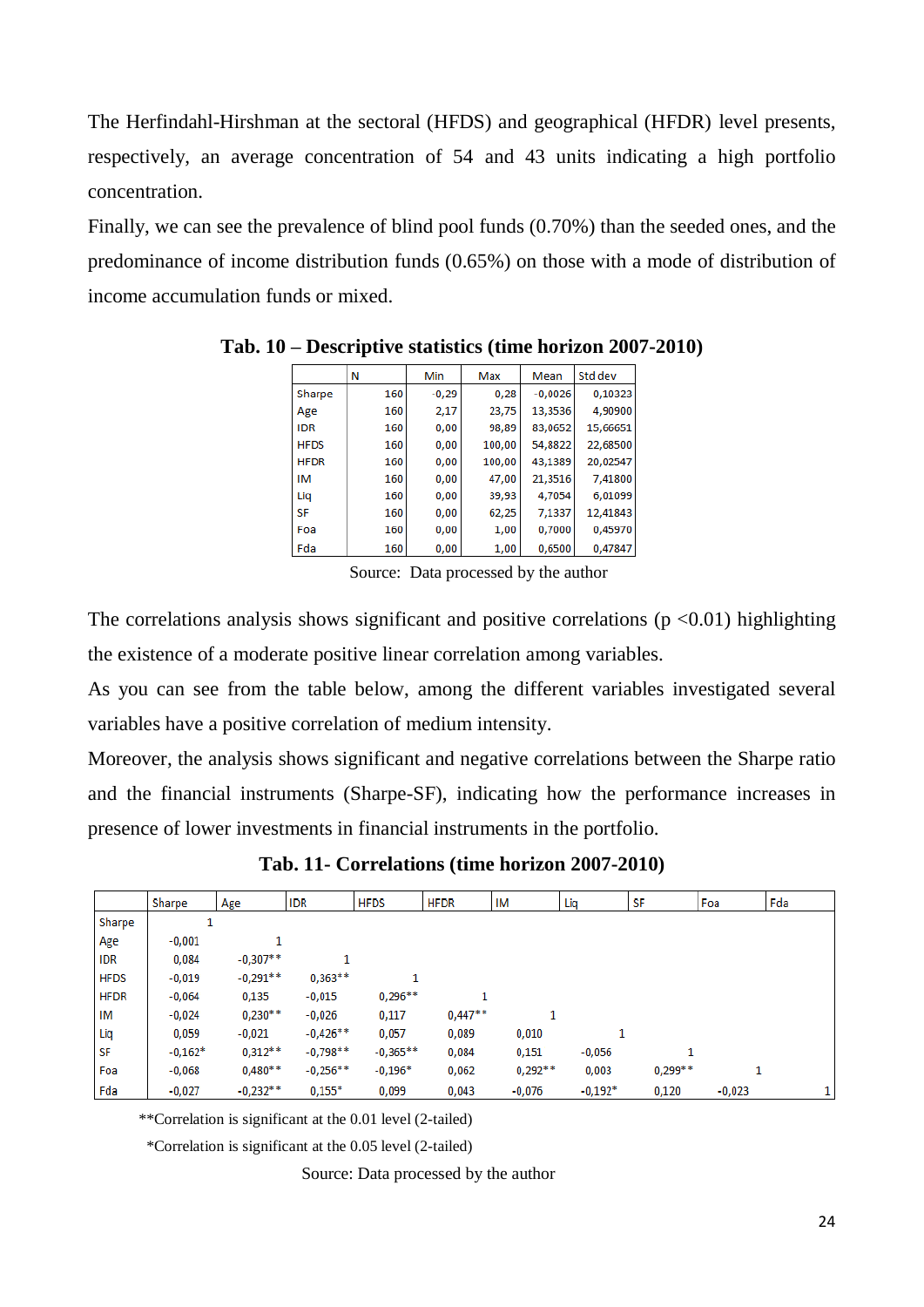For the analysis a *pooled OLS model* was applied, which showed a low  $R^2 (R^2 = 0.046)$  and a p-value which is not significant. The following table illustrates in detail the regression coefficients and statistics test.

In order to assess the soundness of the results some inferential tests have been carried out, in order to verify that the model is not affected by problems of multicollinearity and heteroskedasticity.

Multicollinearity was verified by calculating of the variance inflation factor (VIF) and the condition indexes.

The VIF are normal except for investment in properties and property rights (IDR), liquidity (Liq) and financial instruments (SF) variables exceeding the thresholds value specified in the literature (3 and 4).

Moreover, the ten dimensions of condition index show high values on the variables already identified by the VIF such as investments in properties and property rights, liquidity and financial instruments relating to the prevalent and residual investment components (Table 13).

The analysis has revealed the presence of the multicollinearity, as you can note from table 12, (model 1) subsequently solved by the ortogonalization (table 12, model 2).

Finally this model does not suffer of heteroskedasticity because the White test is not significant (p-value  $> 0.05$ ).

|                |           | Model    | -1                 |            | Model<br>$\overline{2}$ |          |          |            |  |  |
|----------------|-----------|----------|--------------------|------------|-------------------------|----------|----------|------------|--|--|
|                | Coeff std | t        | p-value            | <b>VIF</b> | Coeff std               | t        | p-value  | <b>VIF</b> |  |  |
| Cost.          |           | 0,656    | 0,513              |            |                         | $-0,100$ | 0,920    |            |  |  |
| Age            | 0,075     | 0,748    | 0,456              | 1,584      | 0,075                   | 0,748    | 0,456    | 1,584      |  |  |
| <b>IDR</b>     | $-0,168$  | $-0,645$ | 0,520              | 10,628     | $-0,063$                | $-0,645$ | 0,520    | 1,495      |  |  |
| <b>HFDS</b>    | $-0,072$  | $-0,747$ | 0,456              | 1,449      | $-0,072$                | $-0,747$ | 0,456    | 1,449      |  |  |
| <b>HFDR</b>    | $-0.053$  | $-0,557$ | 0,579              | 1,450      | $-0.053$                | $-0,557$ | 0,579    | 1,450      |  |  |
| IM             | 0,064     | 0,649    | 0,518              | 1,535      | 0,064                   | 0,649    | 0,518    | 1,535      |  |  |
| Liq            | $-0.009$  | $-0.061$ | 0,951              | 3,194      | 0,071                   | 0,856    | 0,393    | 1,068      |  |  |
| SF             | $-0,337$  | $-1,423$ | 0,157              | 8,803      | $-0,198$                | $-2,134$ | $0,034*$ | 1,359      |  |  |
| Foa            | $-0,074$  | -0,779   | 0,437              | 1,437      | -0,074                  | $-0,779$ | 0,437    | 1,437      |  |  |
| Fda            | 0,068     | 0,696    | 0,487              | 1,482      | 0,068                   | 0,696    | 0,487    | 1,482      |  |  |
| R <sup>2</sup> | 0.046     |          |                    |            |                         |          |          |            |  |  |
| F(9,150)       | 0,807     |          | p-value (F)        | 0,610      |                         |          |          |            |  |  |
| White test     | 65,167    |          | p-value $(\chi^2)$ | 0,103      |                         |          |          |            |  |  |

**Tab. 12- Pooled OLS- Regression Coefficients and Statistics Test (2007-2010)**

\* Significant at 90%

Source: Data processed by the author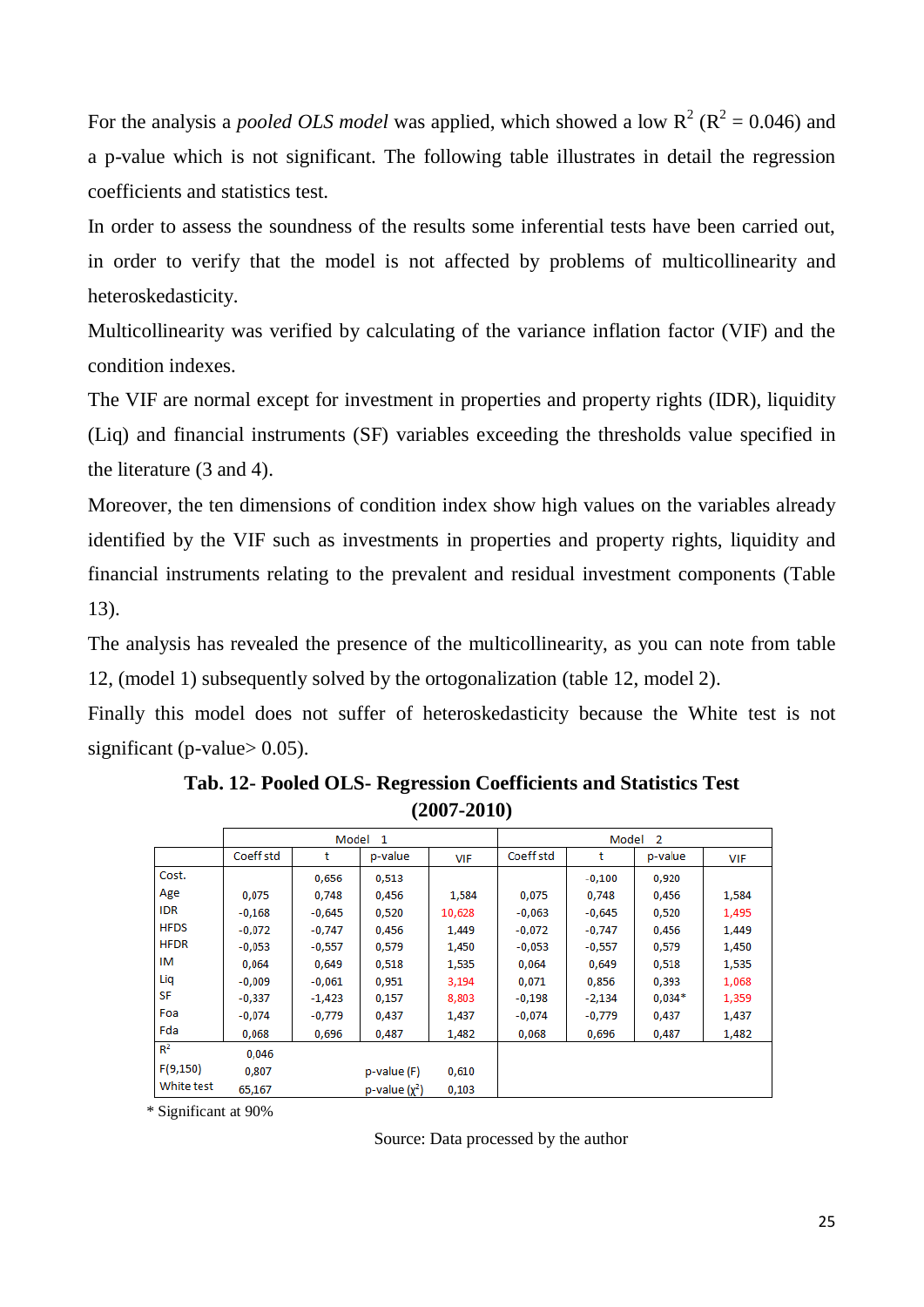|       | <b>Collinearity diagnostics<sup>a</sup></b> |            |                        |                      |     |            |                 |                  |     |     |           |      |     |
|-------|---------------------------------------------|------------|------------------------|----------------------|-----|------------|-----------------|------------------|-----|-----|-----------|------|-----|
|       |                                             |            |                        | Variance Proportions |     |            |                 |                  |     |     |           |      |     |
| Model | <b>Dimension</b>                            | Eigenvalue | <b>Condition index</b> | (Constant)           | Age | <b>IDR</b> | <b>HFDS</b>     | <b>HFDR</b>      | IM  | Lia | <b>SF</b> | Foa  | Fda |
|       | 1                                           | 7,629      | 1,000                  | .00                  | .00 | .00        | .00             | .00              | .00 | .00 | .00       | .00  | .00 |
|       | 2                                           | .836       | 3,021                  | ,00                  | .00 | .00        | ,01             | .00              | .00 | ,02 | .08       | ,01  | 00, |
|       | 3                                           | .632       | 3,475                  | .00                  | .00 | .00        | .00             | .00 <sub>1</sub> | .00 | .23 | .01       | ,00  | .05 |
|       | 4                                           | ,353       | 4,647                  | .00                  | ,02 | .00        | 00 <sub>1</sub> | 00 <sub>1</sub>  | ,01 | ,04 | ,01       | , 13 | ,36 |
|       | 5                                           | .228       | 5,779                  | ,00                  | .00 | 00,        | .03             | .10              | .01 | ,01 | .02       | .40  | .18 |
|       | 6                                           | ,120       | 7,979                  | .00                  | .10 | .00        | 00 <sub>1</sub> | .44              | .01 | ,00 | ,01       | .22  | ,02 |
|       | 7                                           | .094       | 8.993                  | .00                  | .15 | 00,        | .59             | .16              | .00 | 00, | .03       | .14  | .08 |
|       | 8                                           | ,067       | 10,688                 | .00                  | .16 | .00        | .10             | .16              | .71 | .00 | .00       | ,01  | .00 |
|       | 9                                           | ,039       | 14,047                 | ,01                  | .54 | ,02        | ,26             | .12              | .20 | ,00 | ,02       | ,09  | ,16 |
|       | 10                                          | ,001       | 71,509                 | .98                  | .03 | .98        | .00             | ,01              | .06 | ,69 | .83       | .00  | ,15 |

## **Tab. 13 –Collinearity Diagnostics –Model 1 (2007-2010)**

a. Dependent variable: Sharpe

## **Tab. 14 – Collinearity Diagnostics - Model 2 (2007-2010)**

| <b>Collinearity Diagnostics<sup>a</sup></b> |                |            |                        |                             |     |                |             |             |     |     |           |     |      |
|---------------------------------------------|----------------|------------|------------------------|-----------------------------|-----|----------------|-------------|-------------|-----|-----|-----------|-----|------|
|                                             |                |            |                        | <b>Variance Proportions</b> |     |                |             |             |     |     |           |     |      |
|                                             |                |            |                        |                             |     | Unstandardized |             |             |     |     |           |     |      |
| Model                                       | Dimension      | Eigenvalue | <b>Condition index</b> | (Constant)                  | Age | Residual       | <b>HFDS</b> | <b>HFDR</b> | IM  | Lig | <b>SF</b> | Foa | Fda  |
|                                             | ٠              | 6,732      | 1,000                  | ,00                         | ,00 | ,00            | ,00         | ,00         | ,00 | ,01 | ,00       | ,00 | 00,  |
|                                             | $\overline{2}$ | 1,100      | 2,474                  | .00                         | ,00 | ,52            | .00         | .00         | .00 | .01 | ,01       | .00 | .02  |
|                                             | 3              | ,804       | 2,894                  | .00                         | ,00 | ,00            | ,01         | .00         | ,00 | .16 | ,46       | ,01 | ,00  |
|                                             | 4              | .564       | 3,456                  | .00                         | ,00 | ,05            | ,01         | .00         | .00 | .67 | ,16       | ,00 | ,03  |
|                                             | 5              | ,299       | 4,744                  | ,00                         | ,01 | ,15            | .00         | ,00         | ,01 | ,06 | ,05       | ,18 | , 39 |
|                                             | 6              | .228       | 5,431                  | .00                         | ,00 | ,00            | ,03         | ,11         | ,01 | .05 | , 13      | .39 | ,19  |
|                                             | 7              | ,095       | 8,431                  | ,01                         | ,02 | ,02            | ,51         | .50         | .00 | .01 | ,17       | ,01 | , 12 |
|                                             | 8              | ,092       | 8,545                  | .03                         | ,37 | ,08            | ,07         | .26         | .01 | .00 | ,02       | .38 | 00,  |
|                                             | 9              | ,063       | 10,347                 | ,00                         | ,22 | ,06            | ,11         | ,09         | .76 | ,00 | ,01       | ,01 | ,02  |
|                                             | 10             | ,023       | 16,943                 | .96                         | ,37 | ,10            | ,26         | .03         | ,20 | .04 | ,00       | ,03 | , 24 |

a. Dependent Variabile: Sharpe

### Source: Data processed by the author

The analysis was repeated by applying a *panel model with fixed effects* in order to verify whether the application of the panel model could give an added value to the analysis, improving the results.

The results show the goodness of the model, as they show an increase of  $\mathbb{R}^2$  and a significant p-value (F). The independent variables studied explain 33.5% of the variance of the dependent ( $R^2 = 0.335$ ).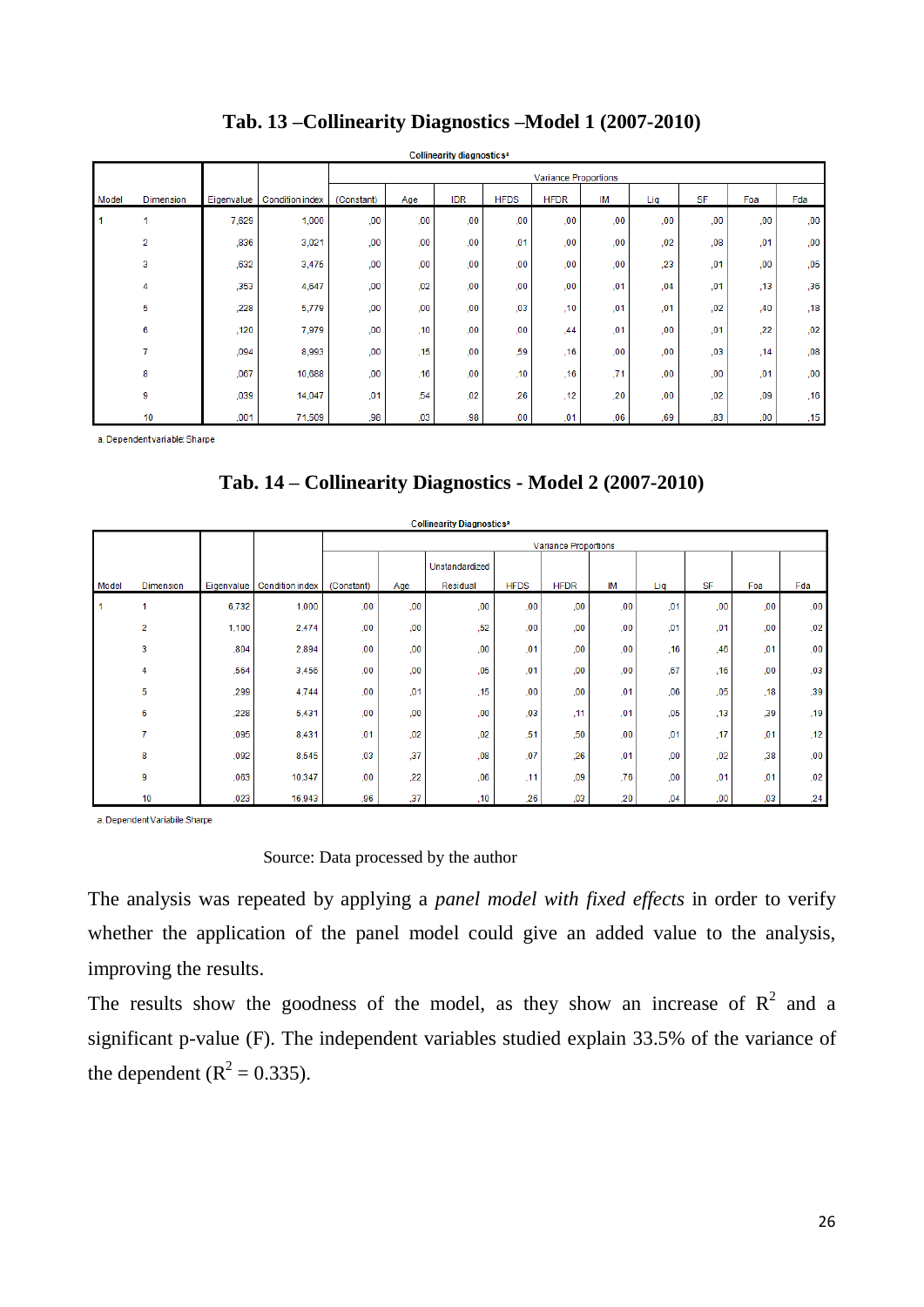Unlike the pooled model, the main explanatory variable of performance is the variable Age ( $\beta$  = -0.005), despite the fund setup typology ( $\beta$  = -0.034) also has a good influence on the Sharpe ratio.

The p-value <0.05 confirms the significance of the same variables, that is, the age and fund setup typology affect performance significantly.

Although the variables on portfolio diversification at the sectorial and geographical levels are not significant, the analysis highlights the inverse relationship that links these types of diversification to the fund performance.

With regard to the residual components of the investment, the Sharpe ratio increases of an average 0.003 for each percentage supplementary point invested in liquidity, while it is evident a negative relationship of dependent variable of -0.001 regarding the investment in financial instruments .

This confirms the results of the analysis of the correlations between the performance index and the variable related to investments in financial instruments.

The adequacy of the panel model was verified by making the "redundant test ", which was significant (p-value  $= 0.000$ ), the conclusion is that, the two models considered, the panel model is preferable.

|              | Coeff                             | <b>T</b> statistic | P-value    |
|--------------|-----------------------------------|--------------------|------------|
| Age          | $-0,005$                          | 2,383              | $0,018$ ** |
| <b>IDR</b>   | 0,000                             | 0,013              | 0,988      |
| <b>HFDS</b>  | $-0,000$                          | $-0,613$           | 0,540      |
| <b>HFDR</b>  | $-0,000$                          | $-1,390$           | 0,166      |
| ΙM           | 0,001                             | 0,858              | 0,392      |
| Liq          | 0,003                             | 1,346              | 0,180      |
| <b>SF</b>    | $-0,001$                          | $-0,758$           | 0,449      |
| Foa          | $-0,034$                          | $-1,713$           | $0,089*$   |
| Fda          | 0,014                             | 0,711              | 0,478      |
|              |                                   |                    |            |
| $R^2$        | 0,335                             | $R^2$ adj          | 0,193      |
| F(28, 131)   | 2,365                             | P value (F)        | 0,000      |
| Observations | 160                               |                    |            |
| N° groups    | 20<br>Obsevation for each group 8 |                    |            |

**Tab. 15 - Panel model with fixed effects: Regression Coefficients and Statistics Test (2007-2010)**

\*\*Significant at 95%

\*Significant at 90%

Source: Data processed by the author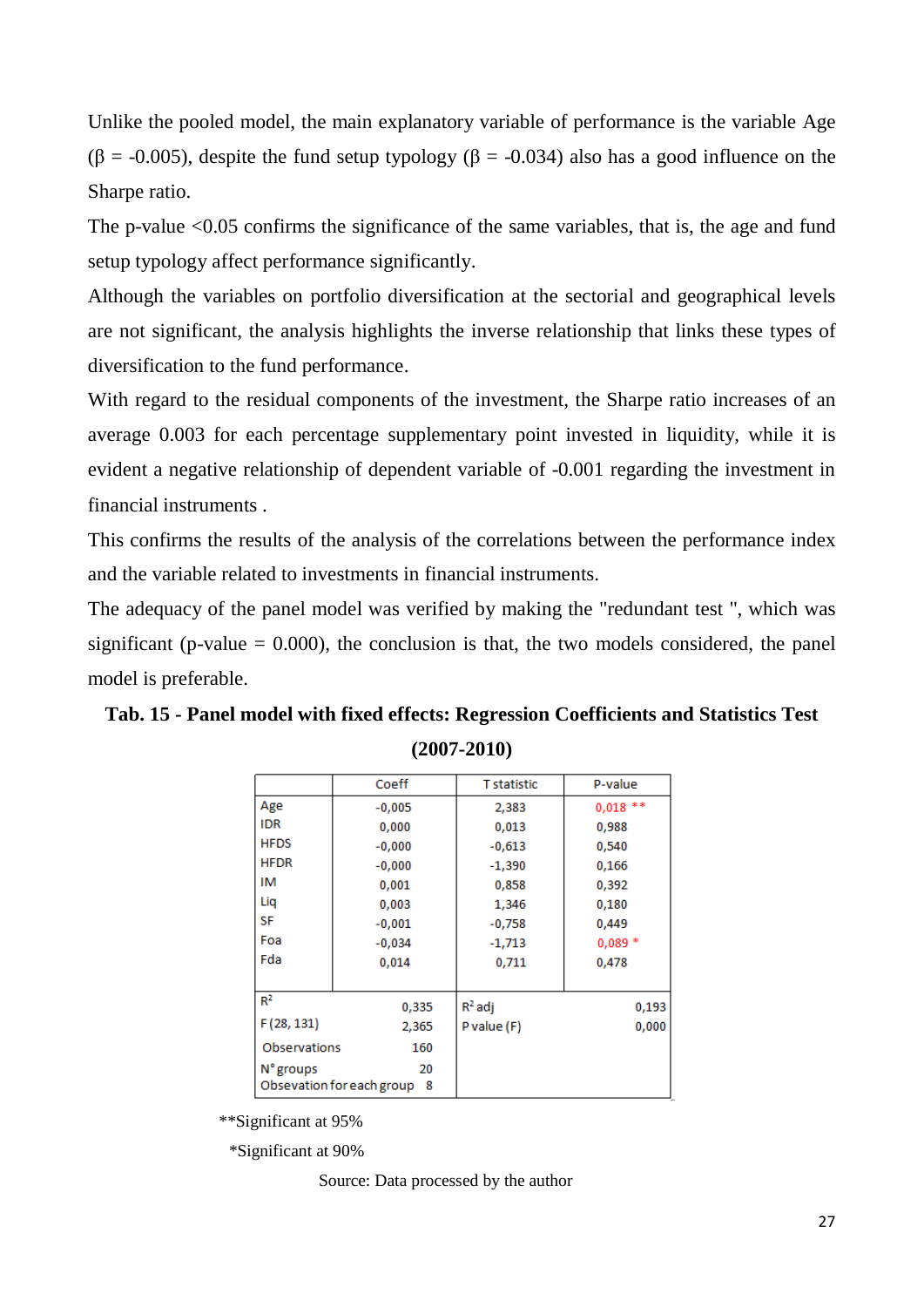This survey provides useful information concerning the existence of a significant relationship between the real estate portfolio composition choices and performance of retail funds, which makes it was possible to test the first research hypothesis.

In particular, as far as composition choices about sectorial and geographical diversification are concerned, the results obtained from both analysis of the correlations and from the panel model with fixed effects, although not significant, show an inverse relationship between the sectorial and geographical Herfindahl-Hirshman index and the Sharpe ratio, indicating how a better performance is obtain in presence of greater diversification at the portfolio level.

Geographical diversification has a slightly higher impact on performance compared to the sectorial one. This results allows us to give an answer the second research hypothesis. Finally, with reference to the latest research hypotheses, among the variables examined the prevalent investment has a significant impact within the investment policies of the Italian real estate funds.

With regard to the residual investment, only financial instruments give added value in the pursuit of performance even though in a marginal way.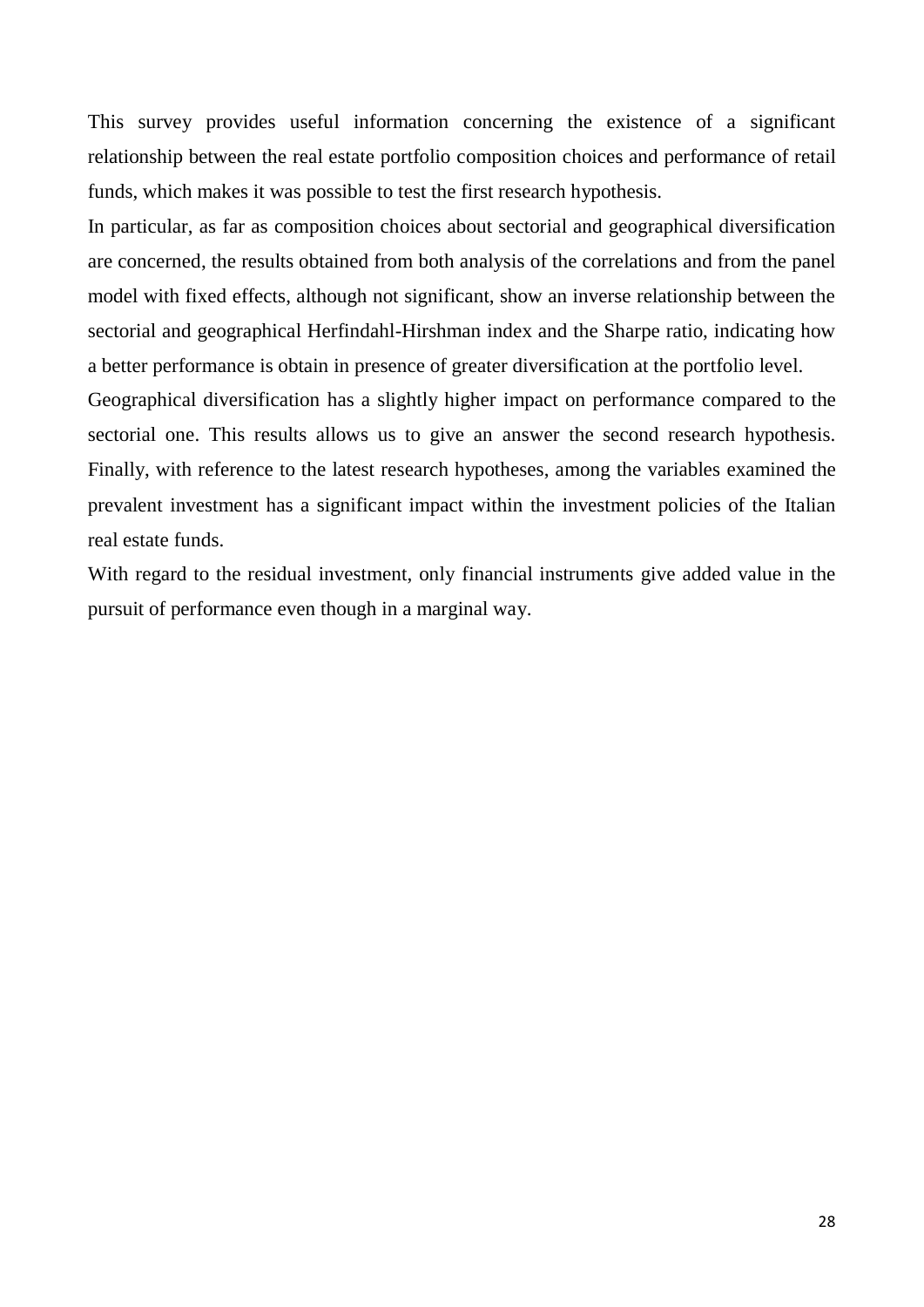### **4. Conclusions**

The analysis focused on the investment chioces of Italian retail real estate funds, considering the importance of the different types of investment in the prevalent and residual investment, trying to show how these can affect the performance of funds.

Regarding prevalent investment, from the analysis of the portfolio composition for the target use and location of properties, the retail funds are specialized in commercial and office sector, with a natural concentration of investment, especially in the North and the Centre area.

The analysis of the residual investment detects a lower incidence of investments in liquidity and financial instruments in the investment policies of the retail funds.

The survey was carried out by applying of both a pooled OLS model and panel model with fixed effects; between the two models, the latter is more suitable for the analysis.

The results show that the investment and portfolio composition choices impact on fund performance (Sharpe ratio) and, as evidenced by previous studies (Morri and Lee 2009), the variables having the greatest effect on the latter are the fund setup typology and age.

Particular attention was paid to fund setup typology which affect the investment policies, in fact, for the time span examined, it could be seen that an increase in performance may occur in relation to the fund setup typology, as in presence of seeded funds is possible to obtain a higher performance than in the presence of blind pool funds.

The performance is negatively related to the age of funds, which means that new constitution funds lead to better performance than more mature ones.

This result is coherent with the literature analyzed (O'Neal and Page 2000, Morri and Lee 2009) but it is in contrast with the evidences of Gregory et al. (1997).

The results of the survey show that the sectorial and geographical concentration indexes are negatively correlated with the Sharpe ratio as they highlight that, the performance of the funds improves with appropriate diversification strategies.

Compared to Morri and Lee's work (2009), the model built provides four additional variables including two for property investment which are properties and property rights and average property investment, and two for the residual (liquidity and financial instruments).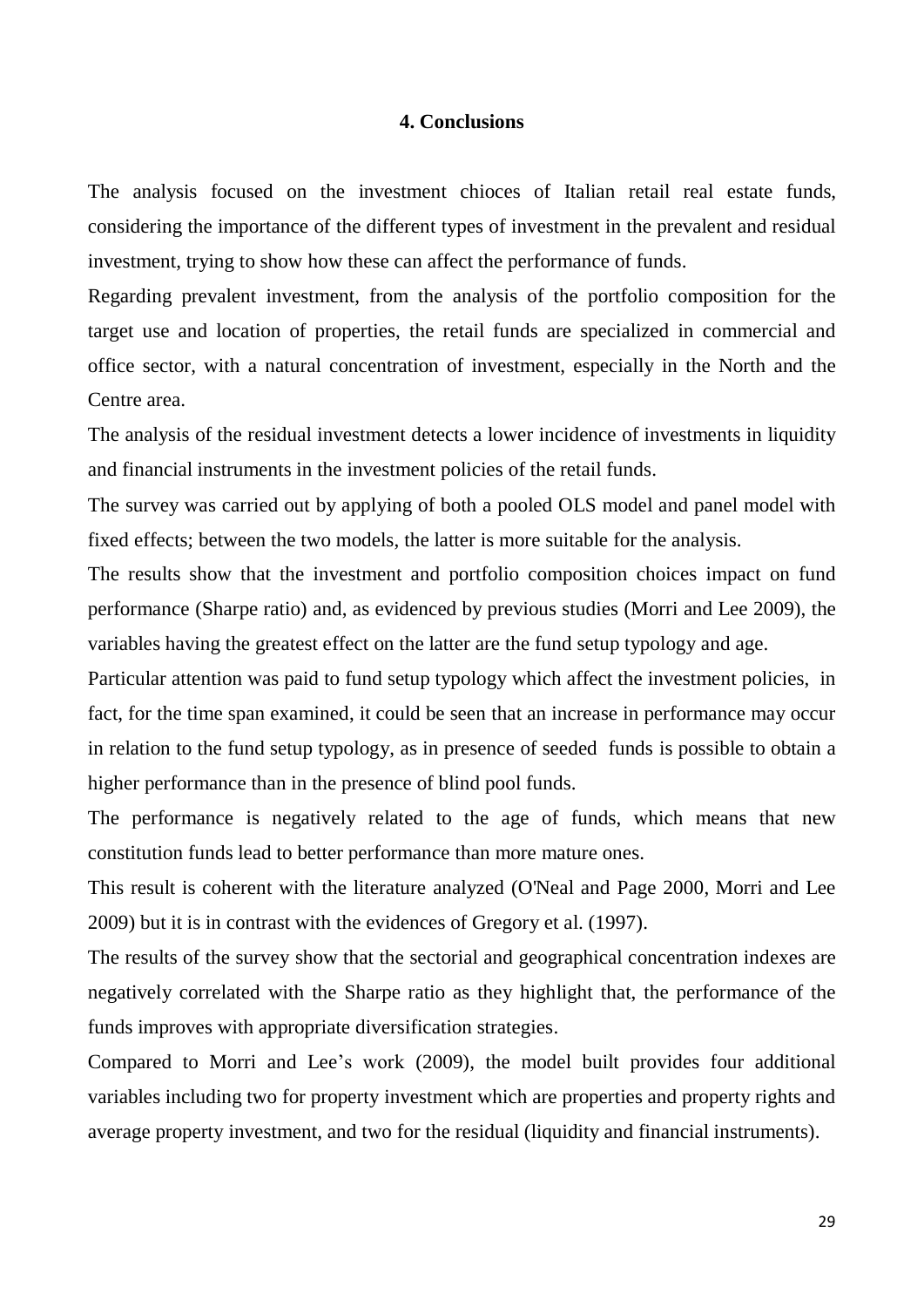The first has a significant effect in the context of investment policies, as highlighted in this work, and one of the components of the residual investment, "financial instruments", affects fund performance, although in marginal way. Indeed, it is negatively correlated to the Sharpe ratio, that is, a lower share of financial instruments in the portfolio investment would increase the performance, while the variable related to the liquidity has no relevance on the performance.

### **4.1 Limits of the model and research perspectives**

The future perspectives for this work are to extend the sample on a wider time horizon overcoming the limits of the panel model, due to sample size, in order to achieve more significant results.

The analysis of the composition choices, might be particularly interesting, diversifying property portfolios through the use of an additional criteria for the classification of funds, that is the approach based on socio-economic criteria in order to further segment the Italian market funds.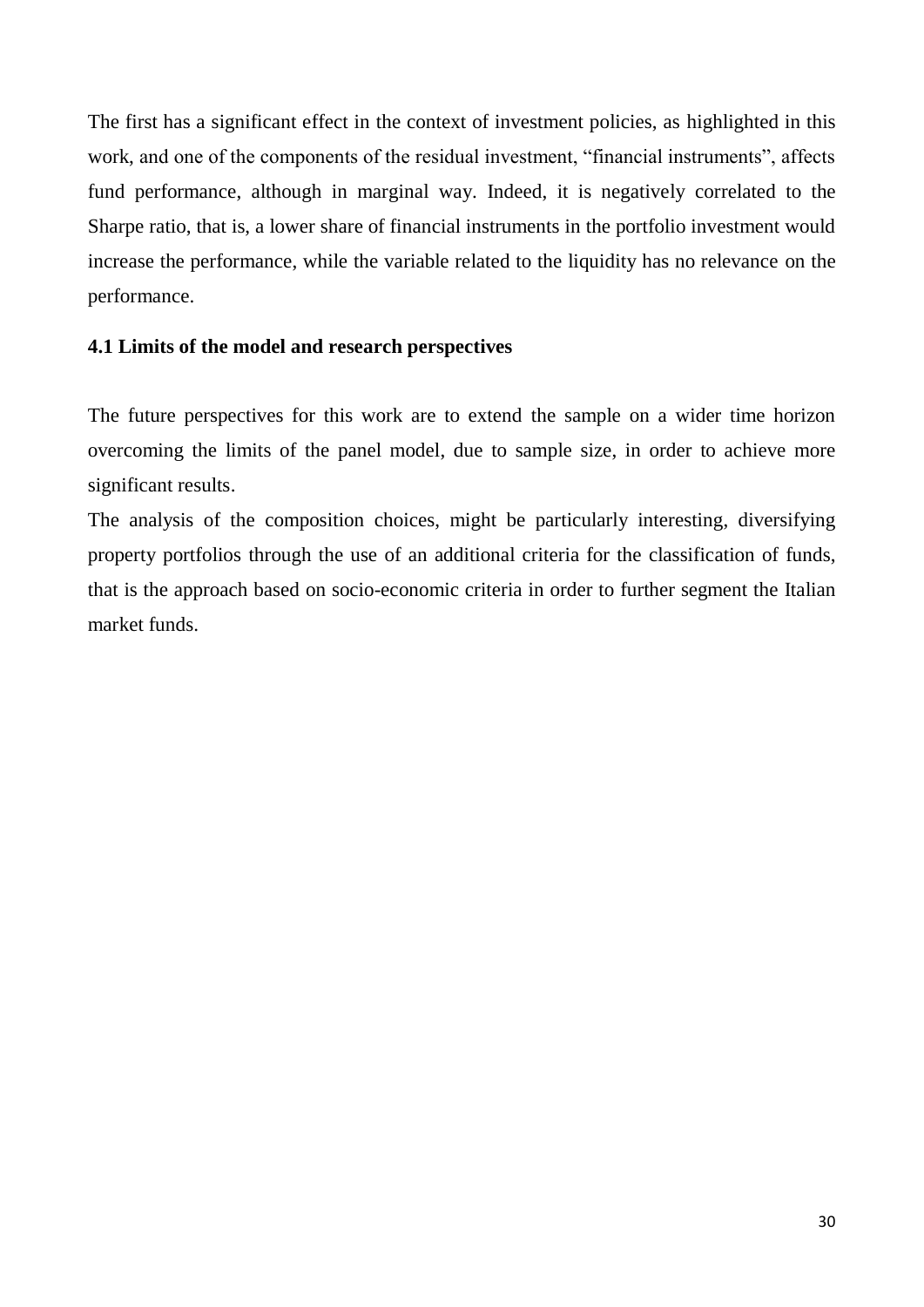#### **References**

Assogestioni, "Rapporto semestrale fondi immobiliari italiani", 2007-2010

Biasin M. (1995) "L'investimento immobiliare. Mercato, intermediari e forme proprietarie. Il Mulino

Byrne P. and Lee S.L (2010) "Sector, region or function? A MAD reassessment of Real Estate Diversification in Great Britain", Journal of Property Investment & Finance, Vol. 29 No 2, pp.167 - 189

Blake D., and Timmermann A. (1998) "Mutual Fund Performance: Evidence for the UK", European Finance Review, Vol. 2, pp. 57-77

Brown, S.J. and Goetzmann W.N. (1995) "Performance Persistence" Journal of Finance, Vol.50 No. 2 pp. 679-698

Cacciamani C. (edited by) (2003) "Il rischio immobiliare. Una soluzione di rating dell'investimento immobiliare", Egea, Milano.

Cacciamani C. and Ielasi F. (2006) "I fondi immobiliari quotati: andamento e prospettive" in Giannotti C. (edited by), La gestione del fondo immobiliare: Rischio, diversificazione e pianificazione, Egea, Milano.

Cacciamani C. and Ielasi F. (2010) "Il Rischio Immobiliare: una valutazione a livello di singolo investimento e di portafoglio", in Cacciamani C. (edited by) "Real Estate: economia, diritto, marketing e finanza immobiliare, Egea, Milano.

Carhart M. (1997) "On persistence in Mutual Fund Performance" Journal of Finance, Vol. 52 No. 1 pp. 57-82

Chen Z. and Knez P.J (1996) "Portfolio performance measurament: Theory and Applications, in Review of Financial Studies, Vol. 9 No. 2 pp. 511-556

Chen Joseph, Harrison Hong, Ming Huang and Jeffrey D. Kubik (2004) "Does Fund Size Erode Mutual Fund Performance? The role of Liquidity and Organization", American review Economic Vol. 94, No. 5 pp. 1276-1302

Caparrelli F. and Camerini E., (2004) "Guida all'Asset Allocation" La gestione del portafoglio: strategica, tattica, dinamica, Bancaria Editrice, Roma

31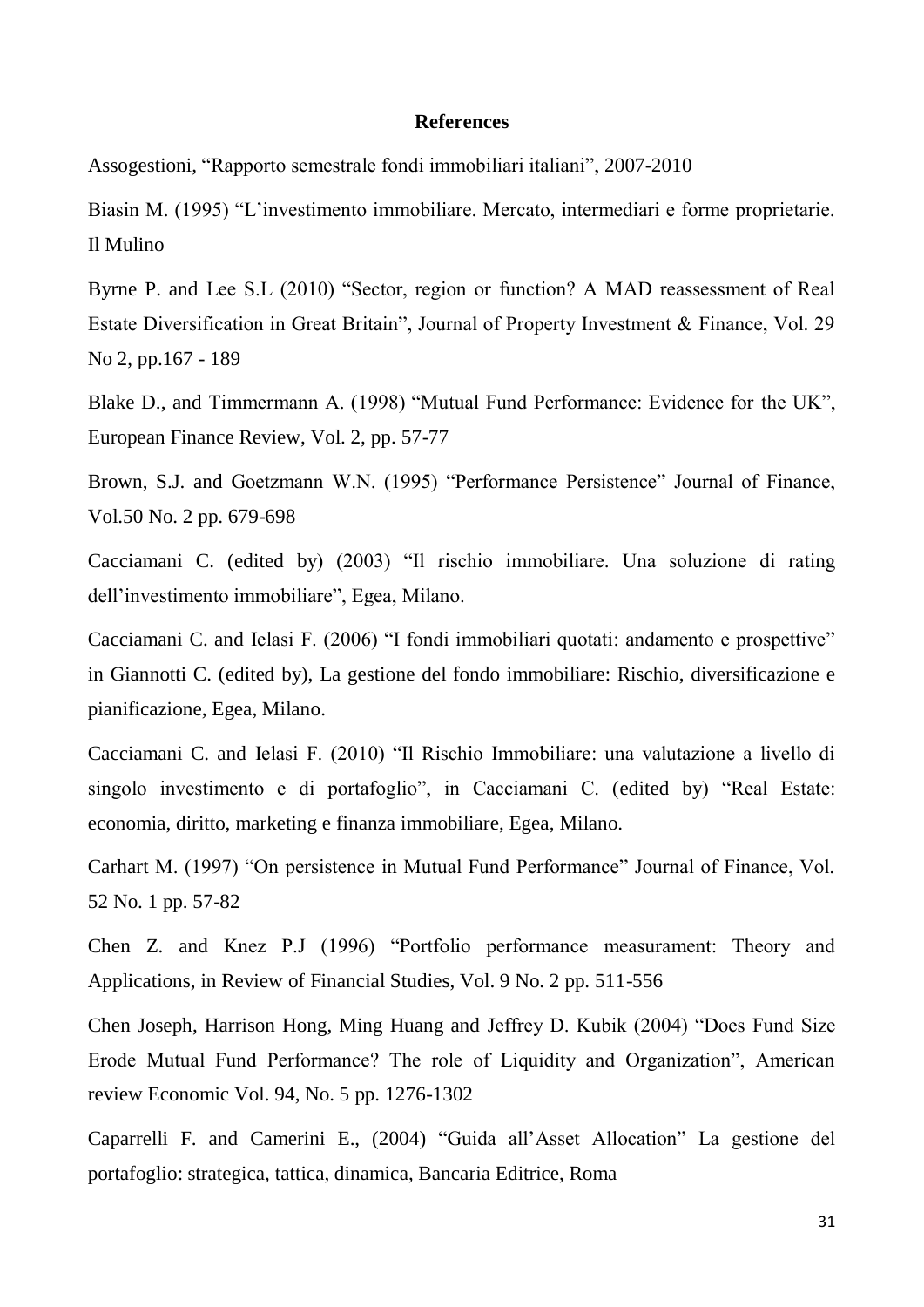Cucurachi P.A. (1999) "L'analisi della performance e la valutazione degli asset manager" in Carluccio E.M. (ed.), Strategie, benchmarking e performance nell'asset management, Bancaria editrice, Roma

Eichholtz P.M.A, Hoesli M., MacGregor B.D, Nanthakumaran N. (1995): "Real estate portfolio diversification by property type and region", Journal of Property Finance, Vol. 6 No.3, p 39.

Eling M. (2008) "Does the Measure Matter in the Mutual Fund Industry?" Financial Analysts Journal, Vol. 64 No. 3, pp. 1-13.

Fisher, J.D. and Liang, Y. (2000) "Is Property-type Diversification More Important than Regional Diversification?", Real Estate Finance, Vol. 17 No. 3, pp. 35-40.

Gabrielli L. and Lee S.L. (2009) "The Relative Importance of Sector and Regional Factors in Italy" Journal of Property Investment & Finance, Vol.27 No. 3, pp 277-289.

Gallo J.G, Lockwood L.J. and Rutherford R.C. (2000) "Asset allocation and the Performance of Real Estate Mutual Funds", Real Estate Economics, Vol. 28 No. 1, pp. 165- 184.

Giannotti C. and Mattarocci G. (2006) "La costruzione di un portafoglio immobiliare e i criteri di diversificazione" in Giannotti C. (edited by), "La gestione del fondo immobiliare: Rischio, diversificazione e pianificazione", Egea, Milano.

Giannotti C. and Mattarocci G. (2008) "Risk diversification in a real estate portfolio: evidence from the Italian market", Journal of European Real Estate Research, Vol. 2 No. 3, pp. 213-234.

Giannotti C. and Mattarocci G. (2009) "How to evaluate risk for Italian real estate funds", Journal of European Real Estate Research, Vol. 2 No. 2, pp. 132-150.

Giannotti C. and Mattarocci G. (2010) "The role of risk measures choices in ranking real estate funds: evidence from the Italian market", ERES Conference, Milano

Giannotti C. and Mattarocci G. (2012) "I fondi immobiliari: tipologie, disciplina e leva finanziaria" in Cacciamani C. (edited by) Real Estate: Economia, diritto, marketing e finanza immobiliare, Egea, Milano.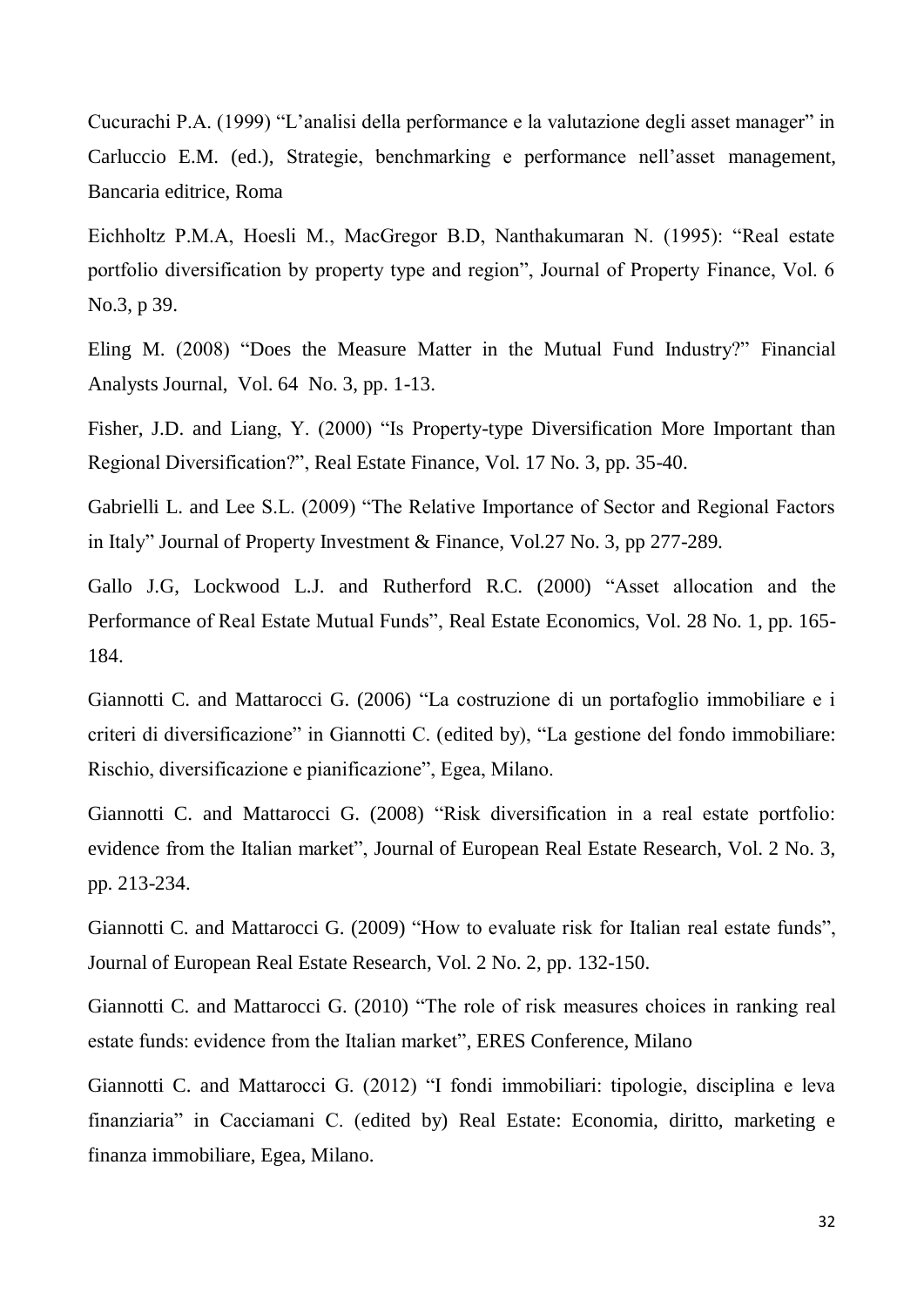Glascock J.L. and Lynne J. K. (2007) "The Relative Effect of Property Type and Country Factors in Reduction of Risk of Internationally Diversified Real Estate Portfolios"**,** SSRN.

Hamelink F., Hoesli M., Lizieri C., MacGregor B.D. (2000) "Homogeneous Commercial Property Markets Groupings and Portfolio Construction in the United Kingdom," Environment and Planning Vol. A, No. 32, pp. 323-344.

Hoesli M., Lizieri C, MacGregor, (1997) "The Spatial Dimensions of Investment performance of UK Commercial Property", Urban Studies, Vol. 34 No. 9 pp. 1475-94

Hoesli M. and Morri G., (2010) "Fondi comuni d'investimento immobiliari italiani" in Hoesli M. and Morri G. (edited by) Investimento Immobiliare: Mercato, valutazione, rischio e portafogli", Hoepli, Milano.

Indro D.C., Jiang C.X., Hu M.Y., Lee W.Y, (1999) "Mutual Fund Performance: Does Fund Size Matter?", Financial Analysts Journal Vol. 55, pp. 74-87.

Kothari, S. P. and Warner, J. B. (2001) "Evaluating Mutual Fund Performance", Journal of Finance, Vol. 56 No. 5, pp. 1985-2010.

Lee, S. L. (1992) "Emerging Concepts for the Management of Portfolios and the Role of Research, Property in the Portfolio Context*"* Society of Property Researchers, London.

Lee S.L. (2001) "The Relative Importance of Property Type and Regional Factor in Real Estate Returns", Journal of Real Estate Portfolio management, Vol.7 No. 2, pp. 159-168.

Lee S.L (2002) "Correlation Shifts and Real Estate Portfolio Management", The ARES Annual Meeting, Naples, Florida.

Lee, S. L. and Byrne P. J. (1998) "Diversification by Property type, Region or Function? A Mean Absolute Deviation Optimization", Journal of Property Valuation and Investment, Vol. 16 No. 1, pp. 38-56.

Lee, S and Devaney, S. (2007) "The Changing Importance of Sector and Regional Factors in Real Estate Returns: 1978-2002", Journal of Property Research, Vol. 24 No.1, pp. 55-69.

Lee S.L and Stevenson S. (2005) "Real Estate Portfolio Construction and Estimation Risk", Journal of Property Investment & Finance, Vol. 23 No. 3 pp. 234-253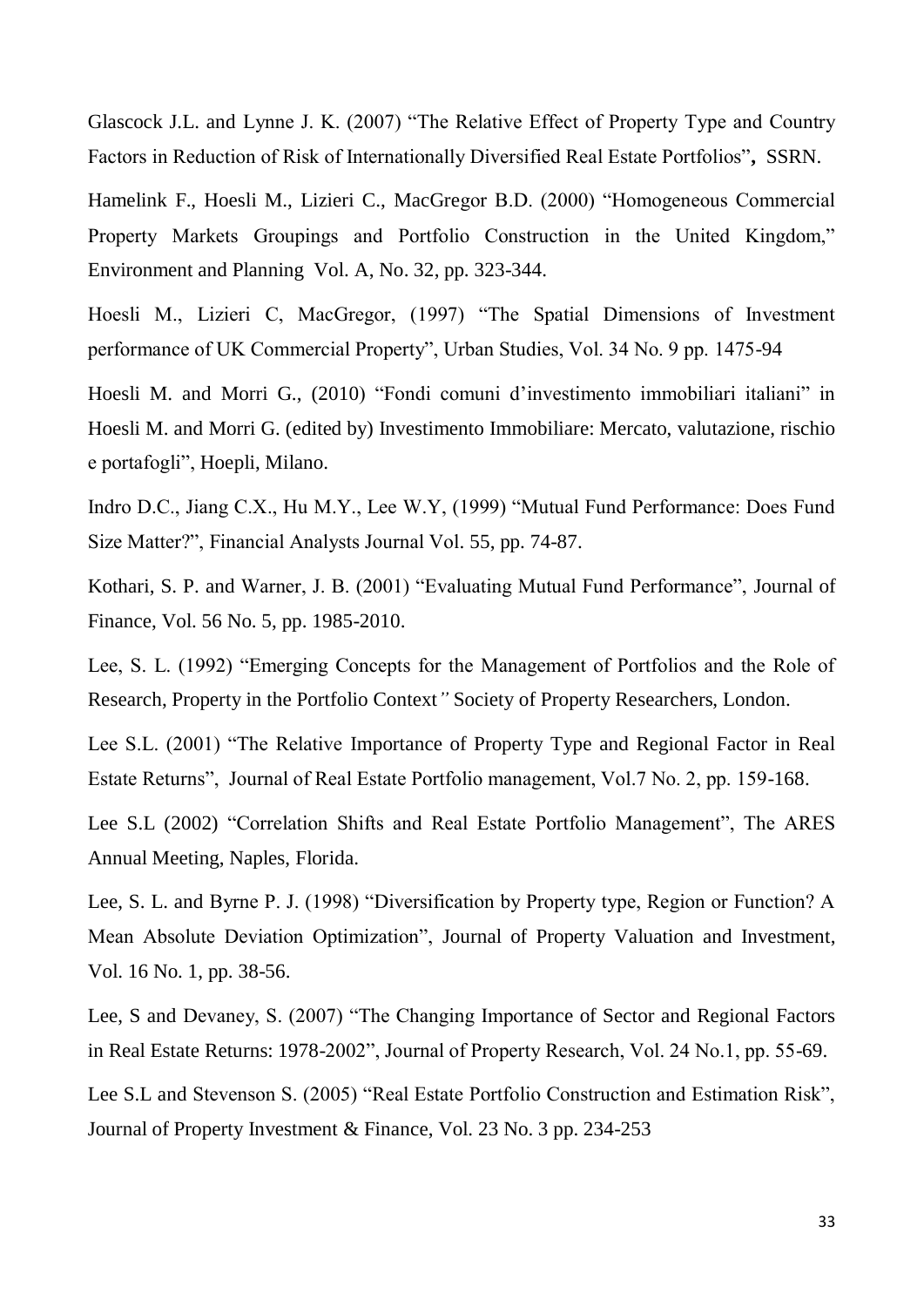Leland H.E. (1999) "Beyond Mean–Variance: Performance Measurement in a Nonsymmetrical World", Financial Analysts Journal, Vol. 55, No. 1 pp. 27-36.

Malizia E.E.E.R.A and Simons (1991) "Comparing regional classifications for real estate portfolio diversification", Journal of Real Estate Research, Vol. 6. No 1 pp 53-77

Markowitz, H. M. (1952) "Portfolio Selection", Journal of Finance, Vol. **7**, No. 1 pp. 77-91

Morri G. and Erbanni A. (2008) "Diversificazione del rischio nella gestione di portafogli immobiliari: analisi della performance dei REITs americani", Finanza Marketing e Produzione, EGEA, No. 3.

Morri G. and Lee S.L. (2009) "The performance of Italian real estate mutual funds", Journal of European Real Estate Research, Vol. 2 No. 2, pp. 170-185

Mueller G.R. (1993) "Refining economic diversification strategies for real estate portfolios" Journal of Real Estate Research, Vol. 8 No 1, pp 55-68.

O'Neal E.S. and Page D.E. (2000) "Real Estate Mutual Fund: Abnormal Performance and Fund Characteristics", Journal of Real Estate Portfolio Management, pp. 239-247

Otten R. and Bams D. (2002) "European Mutual Fund Performance", European Financial Management, Vol. 8 No. 1 pp. 75-101

Plantinga A. and de Groot S. (2001) "Risk-adjusted Performance measures and implied riskattitudes", SSRN.

Porzio C. and Sampagnaro G. (2007) "Il ruolo del real estate nella diversificazione del portafoglio" in Porzio and Sampagnaro (edited by) L'investimento immobiliare: valutazione, rendimenti, asset allocation, Bancaria Editrice, Roma.

Scenari Immobiliari, " I fondi immobiliari in Italia e all'estero", 2007- 2010

Scholz H. and Wilkens M, (2005) **"**A Jigsaw Puzzle of Basic Risk-adjusted Performance Measures" The Journal of Performance Measurement, pp. 57-64

Sharpe W.F. (1966) "Mutual Fund Performance", Journal of Business, Vol.39, pp. 119-138

Sharpe W.F. (2007) "Expected Utility Asset Allocation", Financial Analysts Journal, Vol. 63 No. 5, pp. 18–30.